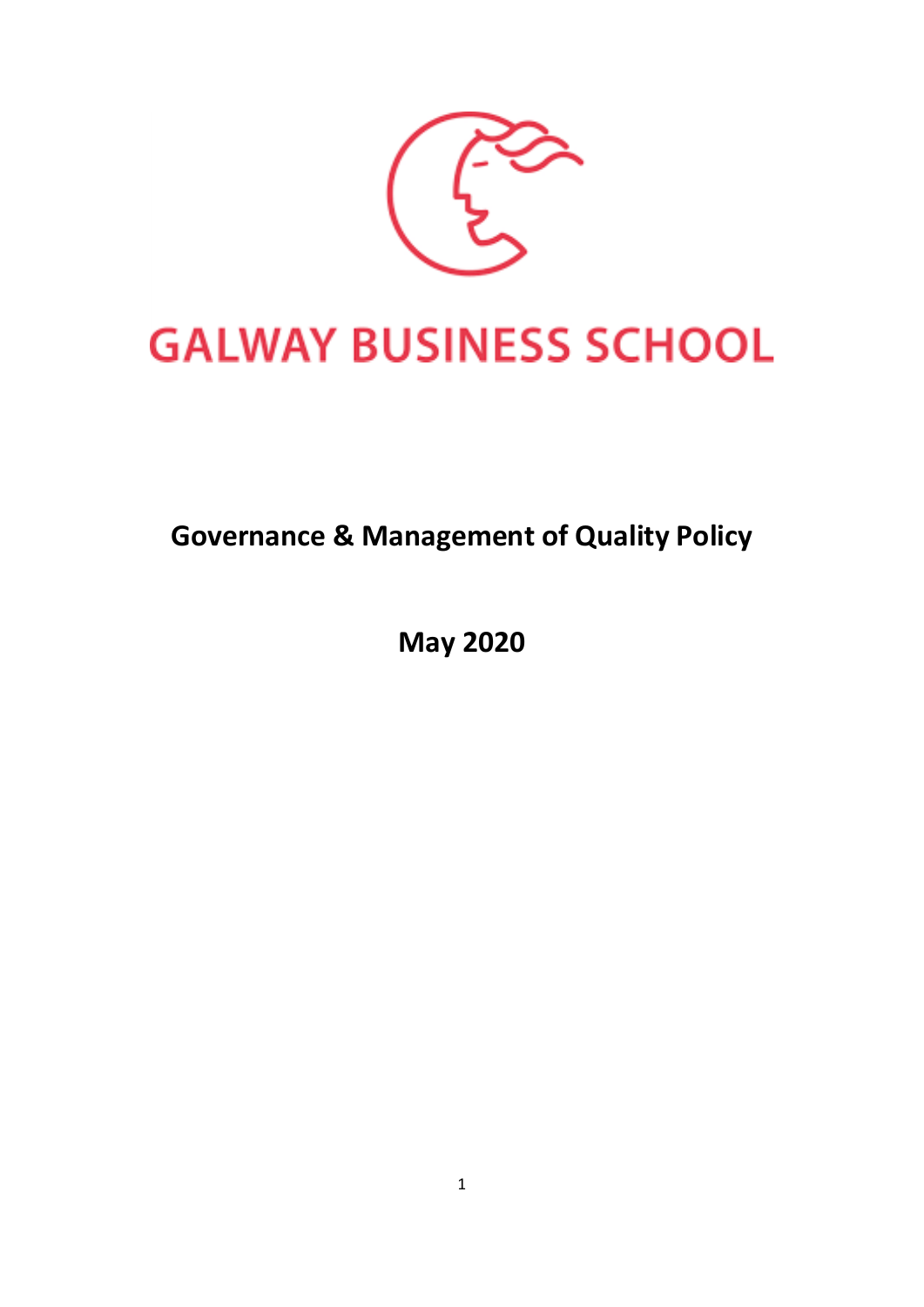# **2.1 Governance & Management of Quality Policy**

# **2.1 Purpose**

This policy refers to the governance and committee structure of Galway Business School. Details are also provided of individual roles and responsibilities and of functional responsibilities.

|                   | <b>Document Name:</b> Governance & Management |
|-------------------|-----------------------------------------------|
| of Quality Policy |                                               |

**Owner:** Registrar

**Approved by:** Governing Body

**Review frequency:** Every 2 years



| <b>Version</b> | <b>Description of Amendments</b>                | <b>Approval Date</b> | Implementation |
|----------------|-------------------------------------------------|----------------------|----------------|
|                |                                                 |                      | <b>Date</b>    |
| V1.0           | Approval in full of the policy by the Governing | May 2016             | May 2016       |
|                | Body                                            |                      |                |
| V2.0           | Amendment to Policy related to Risk             | <b>July 2019</b>     | September 2019 |
|                | Management Committee, its membership and        |                      |                |
|                | responsibilities                                |                      |                |
| V3.0           | Amendment to<br>Policy, Membership<br>of        | <b>March 2020</b>    | March 2020     |
|                | Governing<br>Body,<br>Academic<br>Council,      |                      |                |
|                | Programme Board, and Board of Examiners         |                      |                |
|                | reviewed.<br>Committee<br>Management            |                      |                |
|                | incorporated including terms of reference,      |                      |                |
|                | membership etc. Board of Directors role in      |                      |                |
|                | appointing the Governing Body specified.        |                      |                |
| V4.0           | Amendment to Figure 2.2. Academic Council       | April 2020           | April 2020     |
|                | placed on the same level as Governing Body      |                      |                |
|                |                                                 |                      |                |
|                |                                                 |                      |                |
|                |                                                 |                      |                |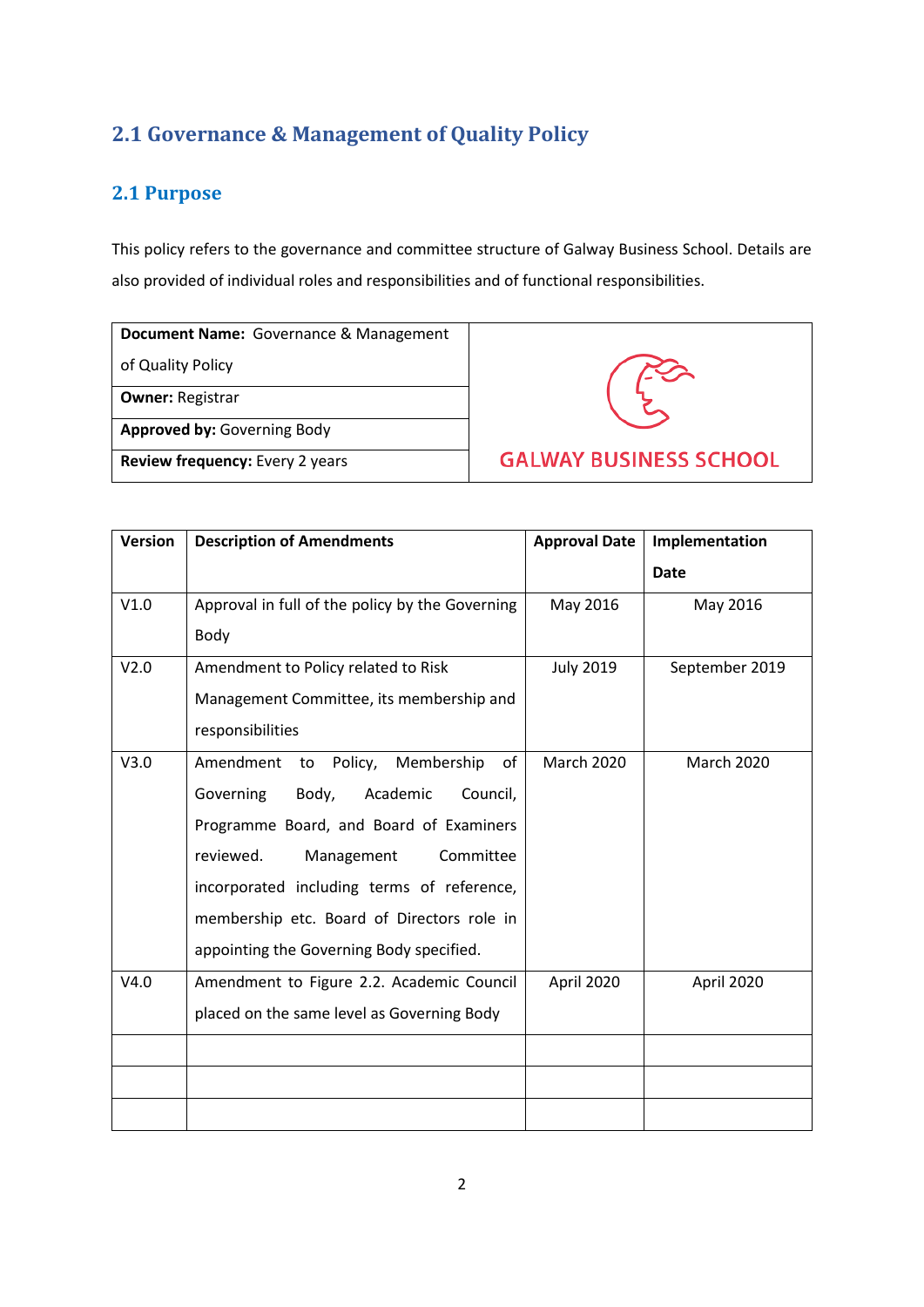# **2.2 Boards and Committees**

Galway Business School is supported by a number of Boards and Committees to ensure the academic integrity and independence of processes and to facilitate and augment the optimum student experience through formal engagement with and feedback from the student body, as outlined in Figure 2.2.



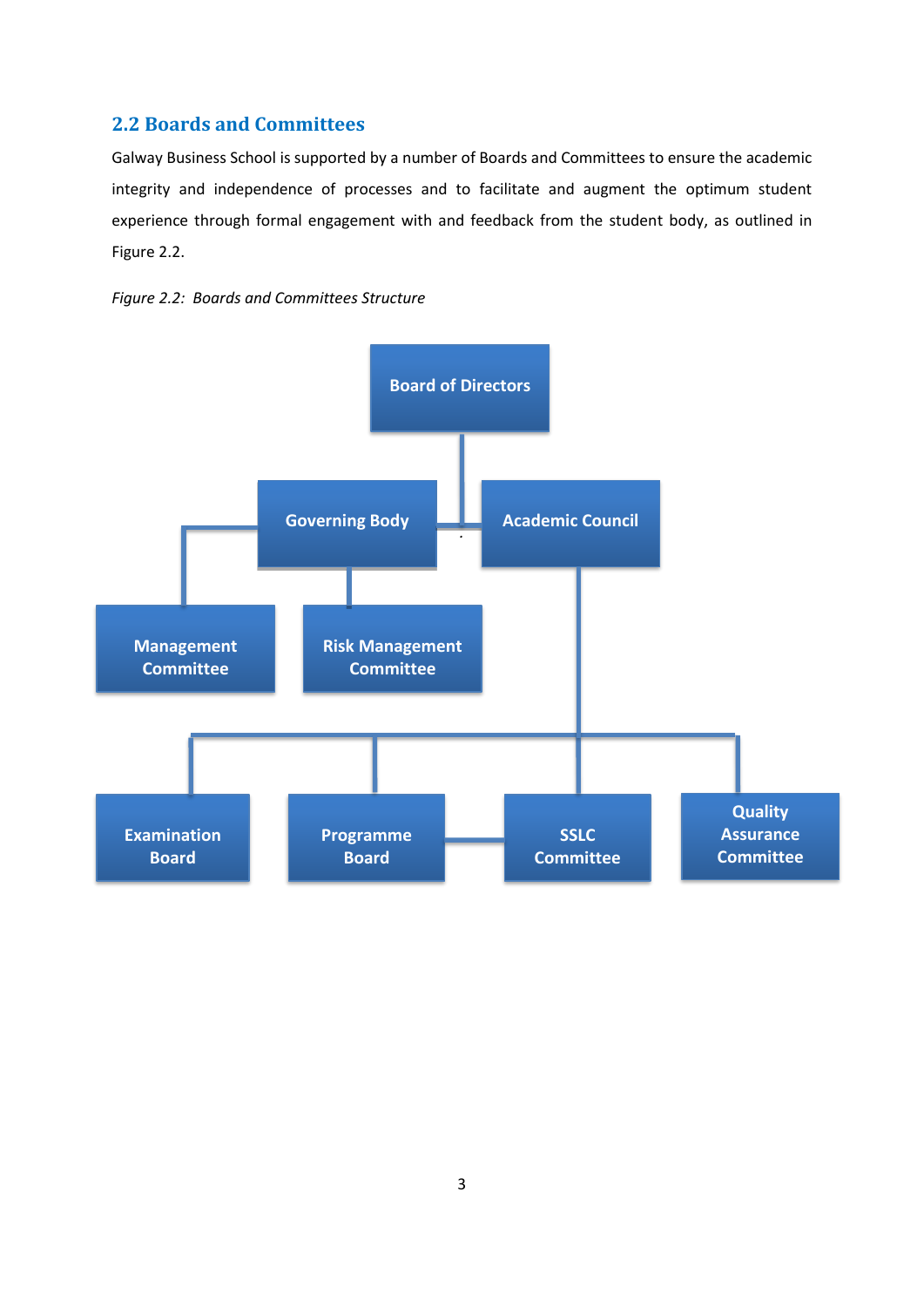#### **2.2.1 Board of Directors**

# **Role** The Board of Directors holds ultimate corporate and legal responsibility for the proper functioning of Galway Business School. There is a statutory duty on the Board of Directors (and each Director) of the company to ensure compliance with the Companies Act 2014. The Act also stipulates that there must be a minimum of two directors of the company and each Director must comply with certain conditions under the Act before the appointment. **Terms of Reference** • There is an express statutory duty on the Board of Directors (and on each Director) of the company to ensure that the requirements of the Companies Act 2014 are complied with. • The Board of Directors has ultimate responsibility for the governance of Galway Business School. • To ensure best practice the Board of Directors has delegated authority to the Governing Body to ensure compliance with best practices in Higher Education.

• To develop and oversee the implementation of the strategic direction of the school.

#### **Fiduciary Responsibilities**

The principal fiduciary responsibilities of a director are set out in Part 5 of the Companies Act 2014.

#### **Duties and Responsibilities**

- To comply with their fiduciary duties as set out in the Companies Act of 2014
- To ensure that there are vigorous and competent governance structures to ensure the academic capacity and financial viability of the College.
- To ensure compliance with statutory, regulatory and ¨best practice¨ in Higher Education.
- To ensure that appropriate measures are in place to be fully compliant with the requirements of legislation and policies in relation to the protection of enrolled learners.
- To ensure that financial accounts are prepared and submitted to the Companies Office on an annual basis, and comply with all CRO, revenue and financial regulation.
- Approval of financial budgets.
- To ensure mechanisms are in place with regard to appropriate resourcing, including human resources.

#### **Membership**

The two company Directors are Mr. David Niland (CEO) and Ms. Celestine Rowland (Managing Director). **Powers of Decision Making**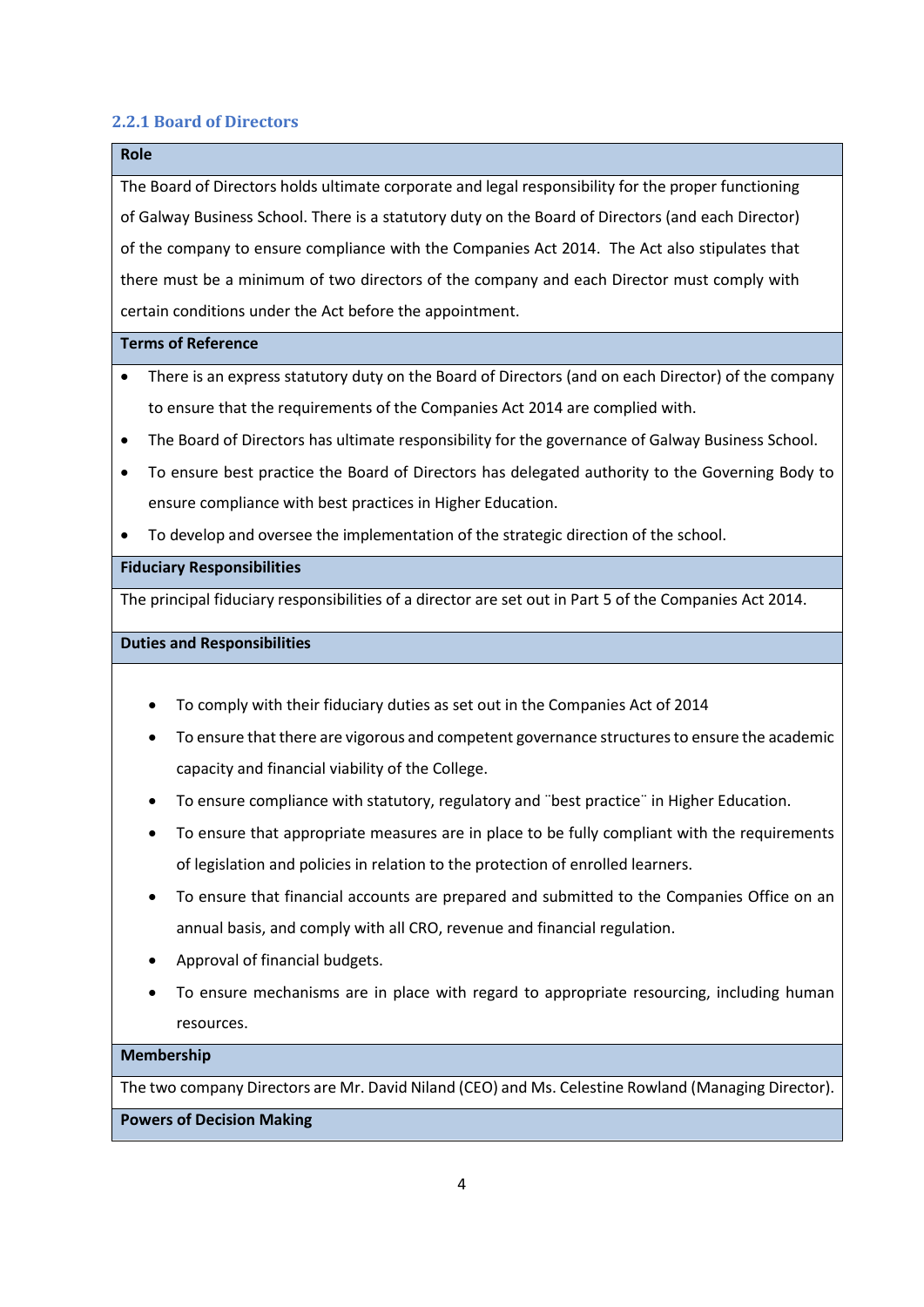While the Board of Directors has delegated responsibility for certain function to the Governing Body and to the Academic Council, the ultimate responsibility for decision making lies with the Board of Directors.

**Meeting Frequency**

Twice per year December & July (Minimum)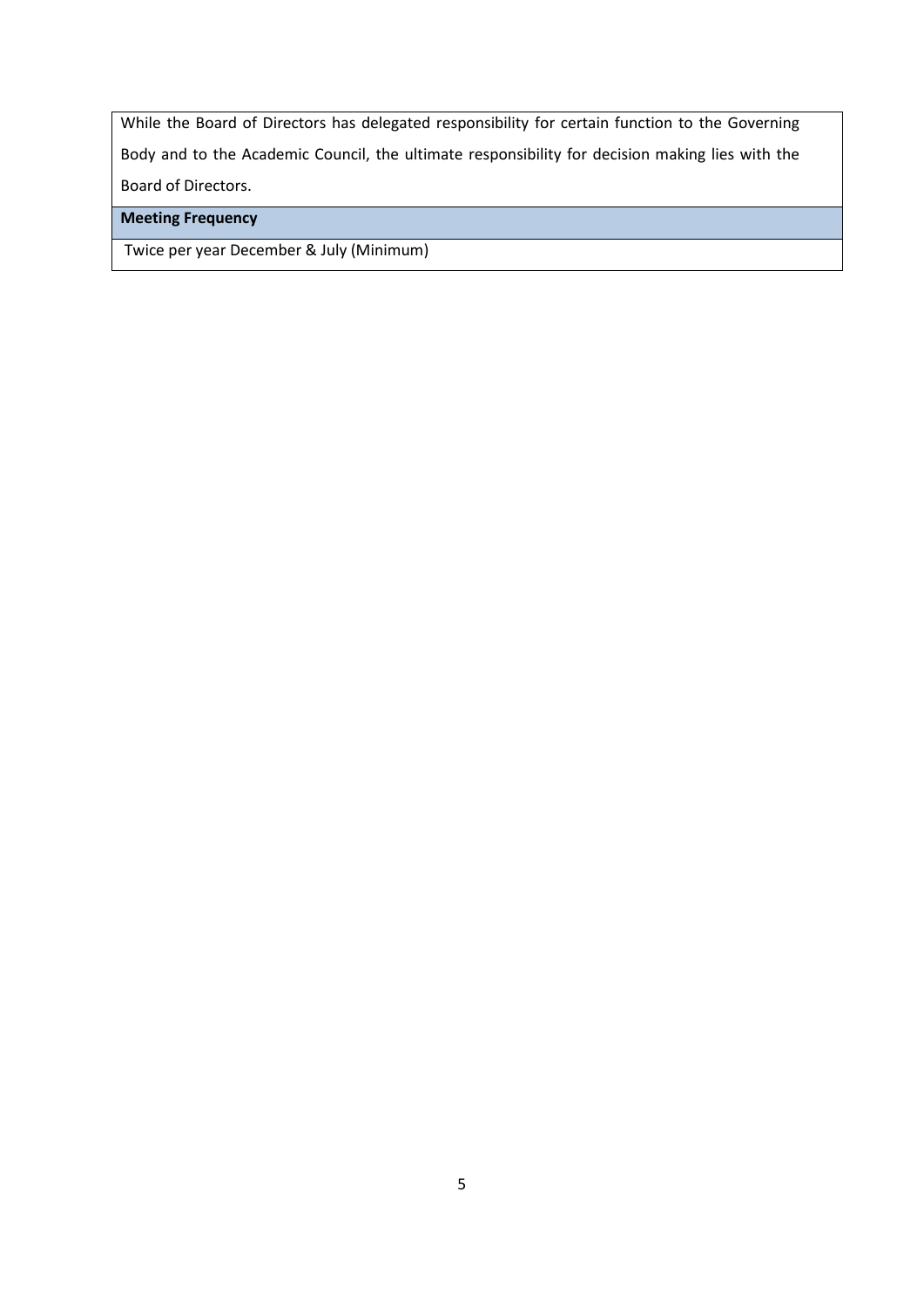#### **2.2.2 Governing Body**

# **Role** The Governing Body guides the development and implementation of our vision of excellence in education. It is tasked with creating a learning organisation where students can succeed academically and as citizens. It oversees and fosters a culture of independence whereby individual potential is realised and achieved and reflects the diversity and needs of the stakeholders. **Terms of Reference** • To provide academic and corporate guardianship and ensure best practice • To develop and oversee the implementation of the strategic direction of the school • To identify current and future trends in the education sector, and highlight current and future developments within an industry which may impact learners • To highlight potential growth areas and areas of future opportunity for stakeholders • To protect the efficiency and integrity of the school through ensuring optimal student educational offering • To monitor action plans and ensure resources are available for delivery of quality programmes to stakeholders **Duties and Responsibilities** • Decide the overall strategic direction of GBS • The Governing Body is accountable for compliance with all staturory legislation • It Is responsible for the financial management and budgetry control of the organisation • Ensure that the organisation has the capabilities and resouces to carry out its functions effectively • Receives annual reports from the Academic Council and approves recommendations that are in line with current and future strategy • Approves new programmes and programme changes • Reviews and approves changes to quality policies and procedures • Reviews the Risk Register and ensure effective risk prevention • Approves the appointment of all staff • It reviews and suggests policy formulation • Reviews national /international trends in the Higher Education sector and advise the Academic Council and Programme Development Board accordingly • Monitors ongoing developments in industry, society and employment both locally, nationally and internationally and advises the Directors on emerging trends **Membership**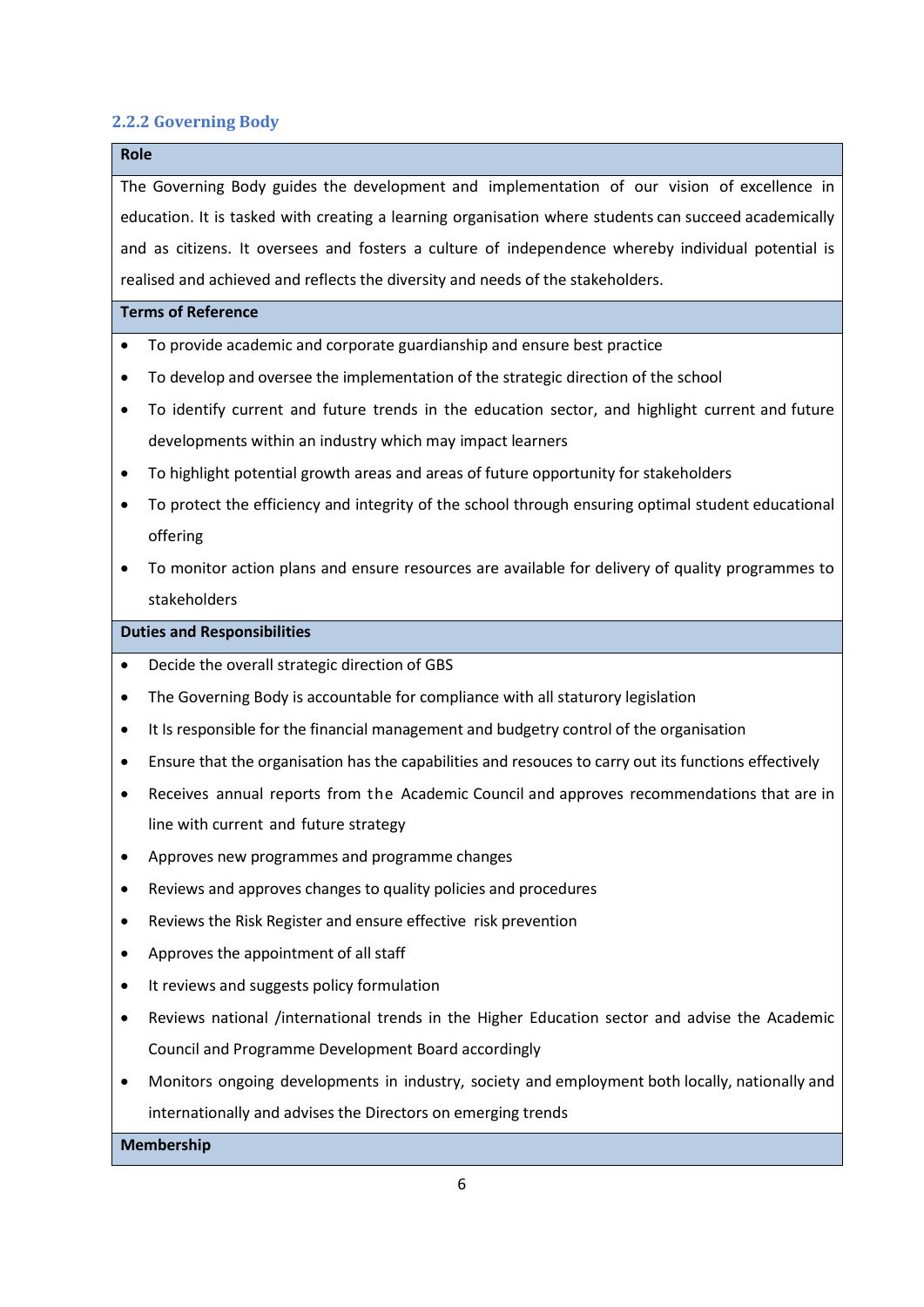• CEO, Managing Director, One External Industry Advisor (Chair) One External Academic Advisor, Registrar, Public Interest Advisor

#### **Procedure**

- The quorum is formed if there is 50% of the membership of the Governing Body present and this quorum must contain either the Managing Director or CEO of GBS and one other external member.
- Additional members may be seconded onto the Governing Body to compliment or add expertise to its function and this will be determined by majority vote.

#### **Meeting Frequency**

Twice per year December & July (Minimum)



#### *Figure 2.2.1: GBS Governance Review Cycle*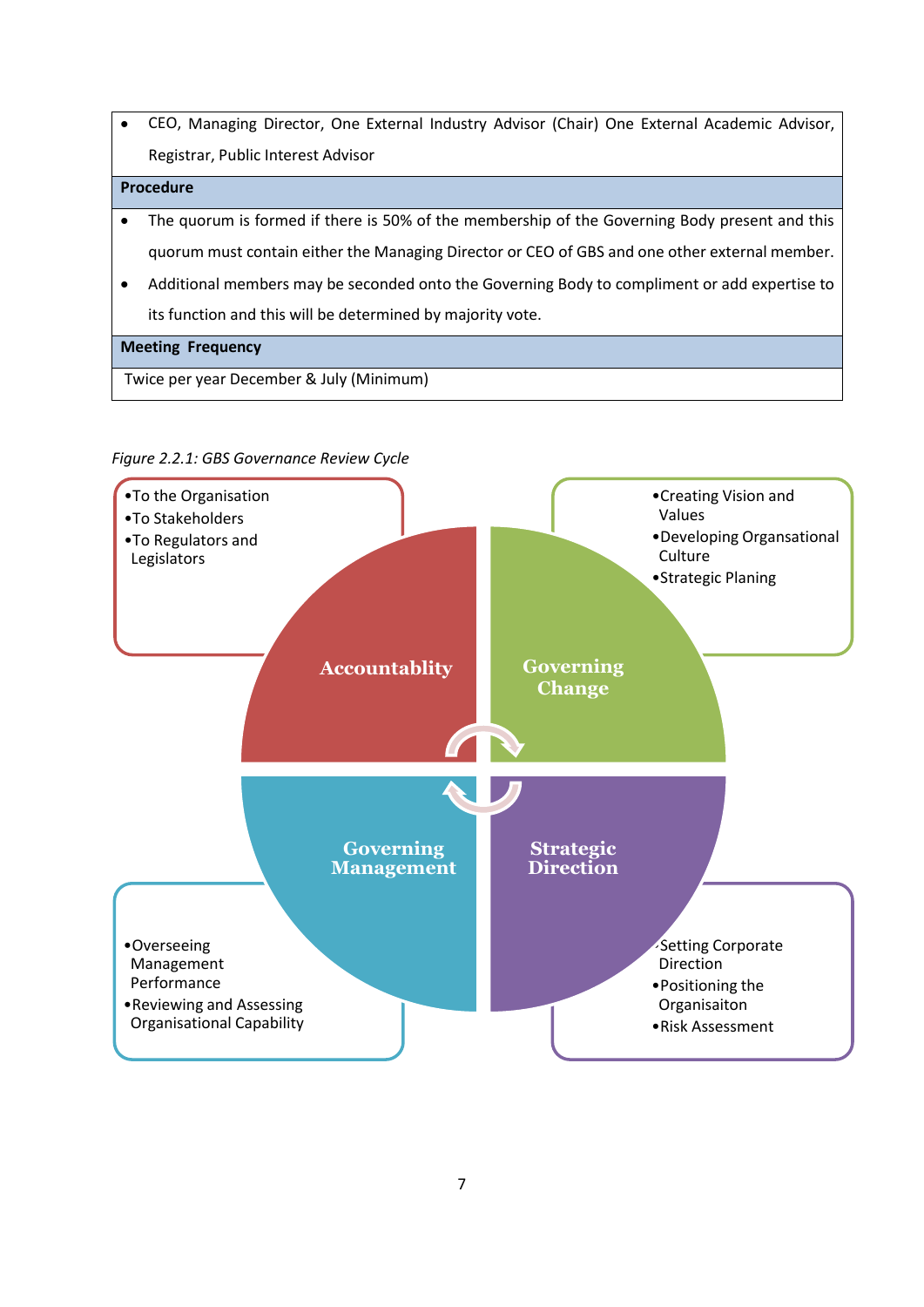### **2.2.3 Management Committee**

# **Role** The Management Committee supports the Governing Body in the strategic and operational management of the school. **Terms of Reference** • Contribute to strategic planning and development activities.

- Monitor resource allocation and utilisation.
- Support and ensure appropriate resources are available to enable the Academic Council to engage in both programme monitoring and review and programme development.

#### **Duties and Responsibilities**

- Provide support for the Governing Body in its development of the multi-annual Strategic Plan and make recommendations to the Governing Body
- Oversee the implementation and review the effectiveness of the approved Strategic Plans and report to the Governing Body on their progress
- Ensure operational management of the school is effective and efficient.
- Ensure that the Academic Council is appropriately supported in its proper functioning.
- Report to Governing Body on the utilisation of resources and make recommendations regarding future resource needed.
- Manage resources including human and financial resources within the school
- Ensure the availability and quality of Physical and other Infrastructure supports necessary for the proper functioning of the school.
- Manage marketing and PR initiatives

#### **Membership**

- CEO, Managing Director, Registrar, Financial Manager, HR Manager, Information System Manager, Office Manager, Marketing Manager (Chair).
- Quorum for the meeting requires 50% of its membership in attendance plus one additional member.

#### **Procedure**

- The Chair of the Management Committee convenes meetings with adequate notice.
- At the start of the meeting, the chair outlines the procedures of the meeting.
- Minutes of the meeting are available to appropriate internal committee or Governing Body.

#### **Meeting Frequency**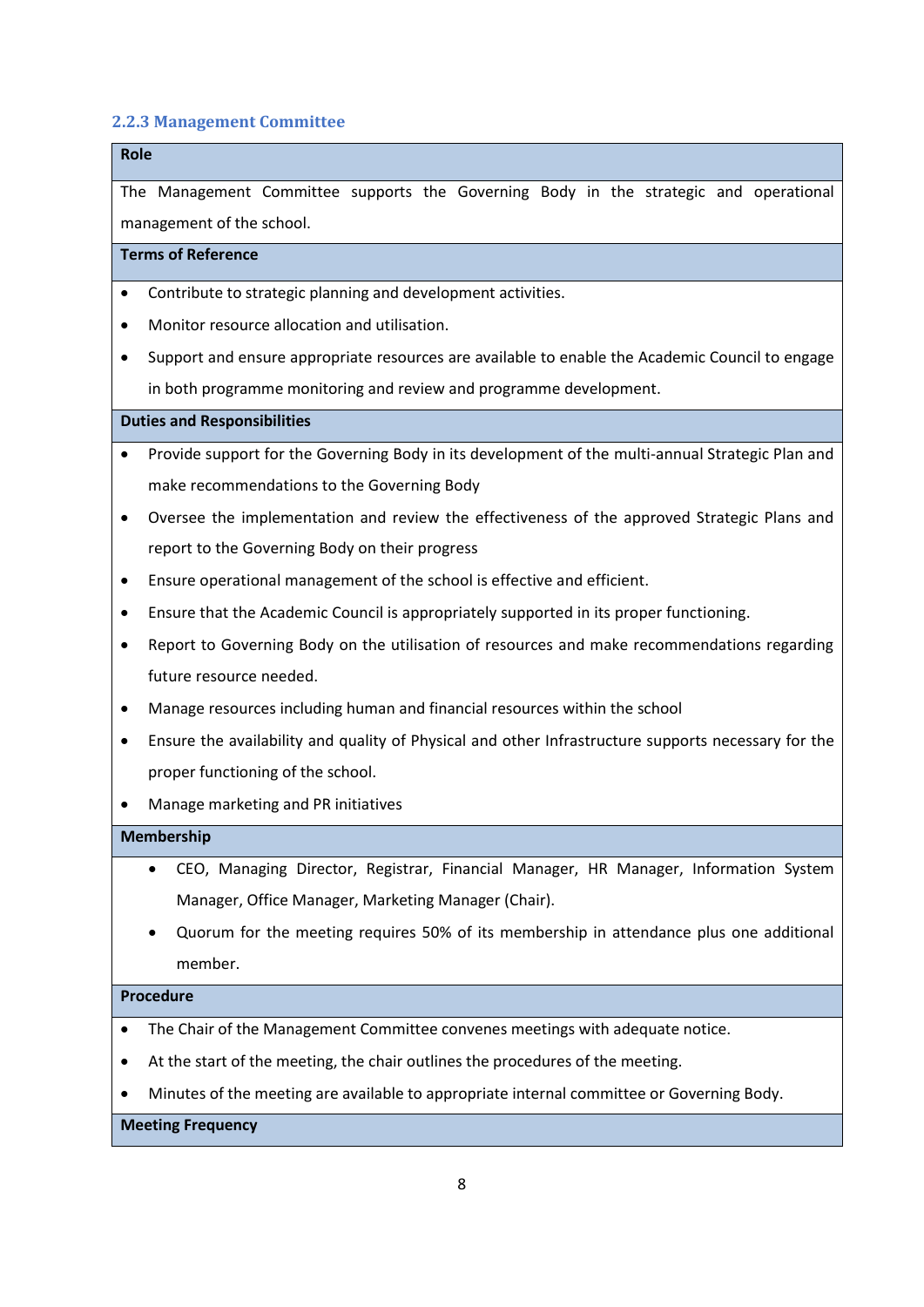The Management Committee meets every two weeks which provide opportunities for operational monitoring and review and enable effective communication within the members of senior management in the school.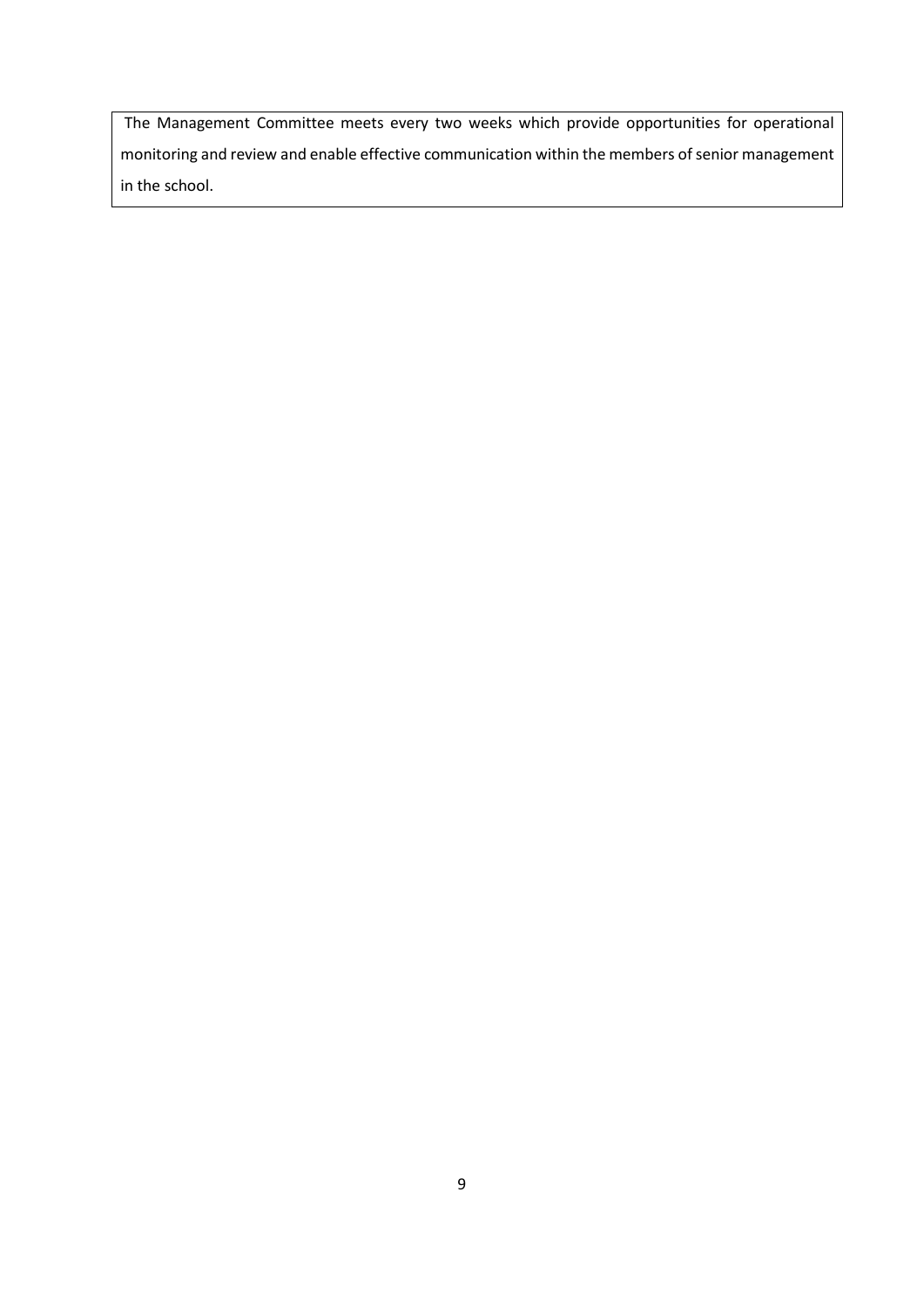#### **2.2.4 Academic Council**

## **Role**

The Academic Council is the ultimate authority for academic standards and rigour within the school. It oversees the protection, maintenance and development of the academic standards within the school, working closely with the Governing Body to ensure that the programmes and offerings are in line with the strategic direction of the school.

#### **Terms of Reference**

- To protect the academic rigour and standards of the school.
- To make recommendations on the selection, admission and retention of students.
- To investigate and approve new programme proposals.
- To approve any fundamental changes to existing programmes.
- To monitor and review matrices of the deliverables, including awards, results, progress, attrition, recruitment and student body profile, and report to the Governing Body.
- To appoint External Examiners.
- To approve the Broadsheet of Examinations received from the Examination Board/Board of Examiners at its statutory meeting.
- To ensure the congruence of the academic policies with the strategic plan as outlined by the Governing Body.
- To manage its sub-groups, namely the Quality Assurance Committee, the Programme Board, the Examinations Board and the Staff Student Liaison Committee.
- To ensure that programme deliverables are benchmarked against national and international standards and that these are recorded and reported to the Governing Body.

- Monitors the performance and reviews and the reports of its constituent committees: the Quality Assurance Committee, the Programme Board, the Examinations Board, and the Staff Student Liaison Committee
- Ensures the systems for delivery and the academic standards are robust
- Confirms that the academic programmes are in keeping with the overall strategic direction of the school as outlined by the Governing Body
- Recommends policies and procedures regarding the selection, admission and retention of students
- Ensures that student and lecturer feedback has been conducted and reviewed at programme level
- Approves the Broadsheet of Examinations as received from the Examinations Board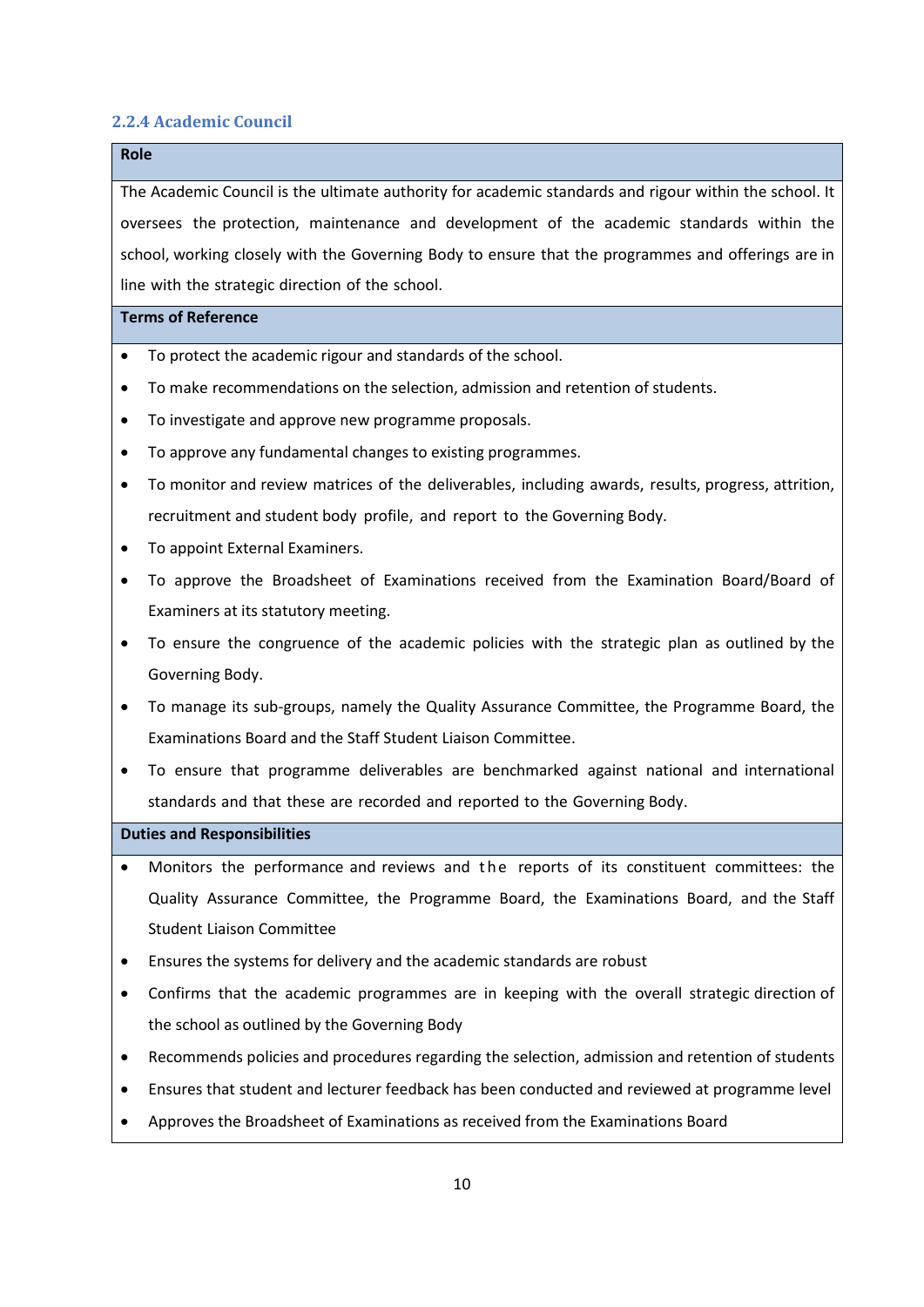- Reviews the progress of programmes as outlined by the Programme Board
- Reviews the academic progress at an overall programme level and if necessary at a modular level as communicated by the Programme Board
- Decides on recommendations for changes to existing programmes as suggested by the Programme Board
- Reviews, amends and approves all new programmes as suggested by the Programme Development Team
- Ensures that Quality Assurance and Enhancement is a continuous and ongoing process undertaken by all personnel within the school.
- Approves improvements and changes to the quality system as recommended by the Quality Assurance Committee.
- Benchmarks the academic output against national and international standards, results, awards, and attrition and progression rates.
- Ensures that the required resources are in place to protect academic standards and the delivery of programmes.
- Reviews the recommendations for the appointment of External Examiners.

#### **Membership**

• External Academic Advisor (Chair), Head of Teaching and Learning (Secretary), Registrar, Programme Leaders, Academic Coordinator, one Learner Representative

#### **Procedure**

- Agenda items that will be considered will include: Reports from Individual Committees, External Accreditations Reports, Quality Assurance, Staff Training & Development, Approval of Examination Results, Student Progress, Student & Lecturer Feedback, Marketing & Student Recruitment, Implications on the Quality Assurance Procedures in GBS, Risks to be considered for GBS's Risk Register
- At the end of the meeting, minutes are circulated to attendees and to the Governing Body members

### **Meeting Frequency**

Twice per year December & July (Minimum)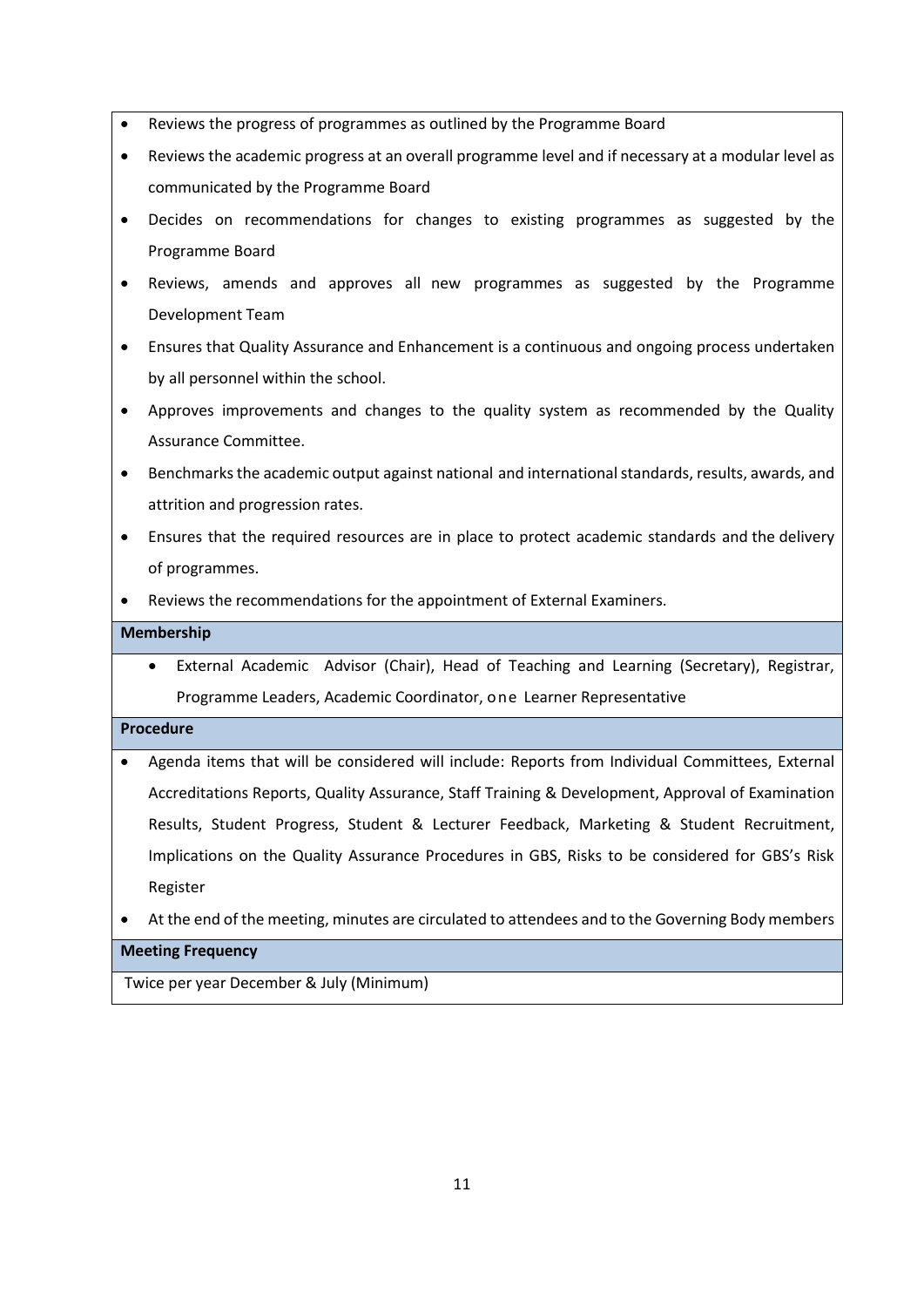#### **2.2.5 Quality Assurance Committee**

#### **Role**

The Quality Assurance Committee (QA) ensures that an ethos of excellence permeates all academic and academic support functions. This committee evaluates reviews and revises Quality Assurance procedures within Galway Business School. It has specific responsibilities for maintaining academic and cohesive administrative standards. Ultimately, the QA Committee has two main functions; oversight of the institutional philosophy of quality delivery, and systematic implementation of quality assurance procedures. The QA Committee reports to the Academic Council who in turn reports to Governing Body.

#### **Terms of Reference**

- To ensure Galway Business School's programmes are delivered in accordance with robust Quality Assurance procedures
- To provide that systems are in place to facilitate a comprehensive, rewarding and engaging education for learners
- To ensure all departments engage in on-going self-evaluation, and comply with external validation processes
- To monitor and review all processes designed to improve academic standards
- To engage all personnel, particularly academic staff, in the delivery of the agreed quality standards
- To ensure that QA standards reflect best practice in relation to other national and international institutions

- Develop and review the Quality Assurance Handbook
- Communicate roles and responsibilities of all staff concerning the implementation of quality processes
- Engineer a system of open communication in all academic and academic support services
- Ensure ongoing quality processes are incorporated into the academic programmes
- Ensure that standards are reviewed and benchmarked against national and international education providers
- Monitor academic staff training and development
- Ensure that all committees are aware of the Quality Assurance standards and adhere to Quality Assurance procedures in the design and delivery of academic assessment
- Establish feedback systems for all stakeholders concerning Quality Assurance implementation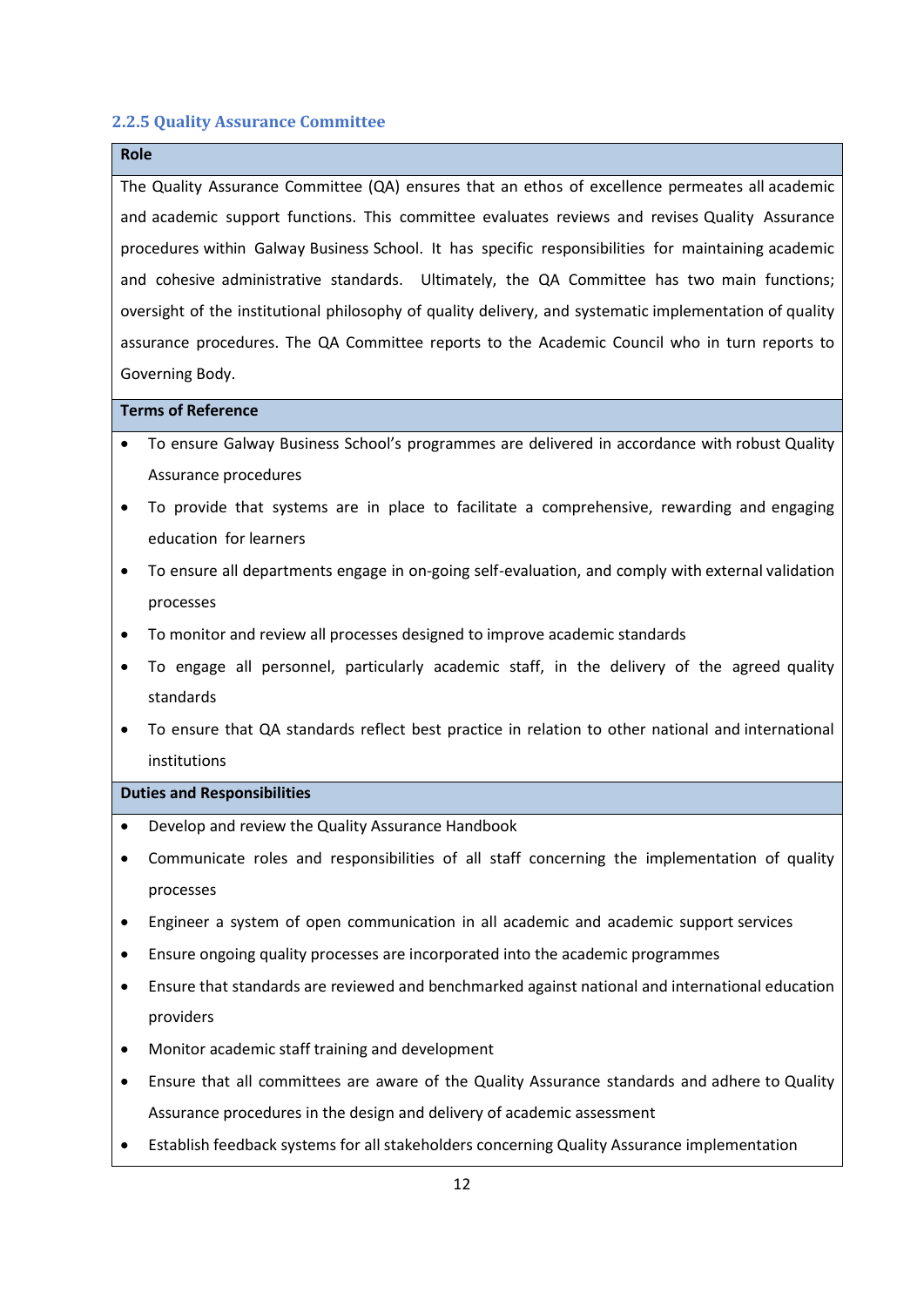• Notify management of non-compliance with Quality Assurance policies to initiate corrective and preventative actions

#### **Membership**

• Registrar, Managing Director, Head of Teaching and Learning, Academic Coordinator, Programme Leader

#### **Procedure**

- The level of student services is reviewed through examination of feedback in the Annual Module reports. Attention is paid to any suggestions or complaints from students that have been documented through formal or informal meetings through Lecturers, the Registrar, Academic Coordinator or the Managing Director
- The Quality Assurance Committee will review the quality of the training and professional development activities undertaken in the previous year and suggest areas for improvement. It will also assure that quality systems that are in place and monitor access to training. This is done through committee meetings and Registrar and the Academic Coordinator who report on training and professional development activities.
- The committee reviews suitable improvements to processes and documents and proposes these to the Academic Council. Changes that are approved at Academic Council level form part of the report sent to the Governing Body
- The Quality Assurance Committee reviews the quality management systems and the Quality Assurance Handbook annually to ensure that policies and procedures are adequate and fit for purpose particularly with regard to on-going activities and new developments within Galway Business School
- The chair of the Quality Assurance committee is the Registrar. This position maintains meeting minutes and presents the Quality Assurance committee reports including recommendations for improvements to the Academic Council
- Recommendations for quality improvement or change in quality assurance policies or processes then form part of the QA Committee Reports.

#### **Meeting Frequency**

Twice per year November & June (Minimum)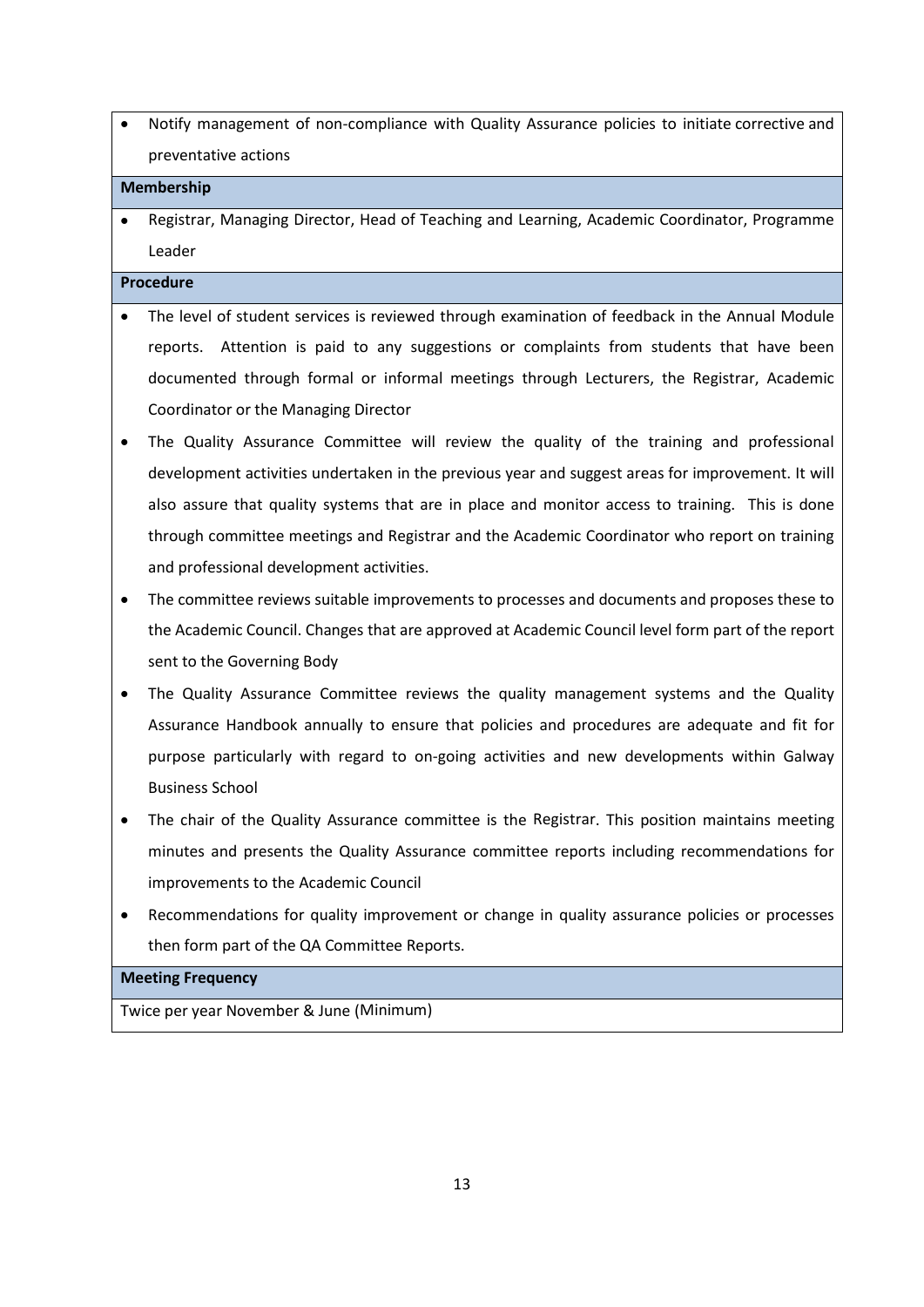### **2.2.6 Risk Management Committee**

# **Role** The overall responsibility for the identification and mitigation of risks within the school lies with the Risk Management Committee. **Terms of Reference** • To ensure Galway Business School recognises the potential risks that could endanger its operations or create opportunities for the schools' further development • To review the Risk Register and decide on any necessary actions needed to mitigate potential risks • To ensure all departments engage in on-going self-evaluation, and the document recognised risks in the Risk Register • To monitor and review all processes designed to improve Risk Management within the school • To engage all personnel, including academic staff, in effective communication of identified potential risks **Duties and Responsibilities** • Implementing GBS's Risk Management Policy • Identifying and monitoring risks that could impact on the achievement of GBS's strategic objectives • Review of the risk register on a bi-annual basis • Ensuring compliance with relevant QQI policies and Codes of Conducts • Ensuring the coordination and promotion of risk, including the identification, assessment and management of risks operate efficiently and effectively • Ensuring that fundamental risks, which threaten the achievement of GBS's objectives, are identified, assessed and included in the school's Risk Register, which will be reviewed regularly • Ensuring that each member of the committee is responsible for the risk management in their departments and keeping the Risk Management Committee updated

- Ensuring that there is appropriate communication with staff on risk, risk policy and controls
- Ensuring that effective systems are in place to identify new or emerging risks and seek external/ expert advise as necessary
- Ensuring that a risk management culture is encouraged throughout the school and ensuring that risk is embedded as part of the school's decision making and operation
- an, in conjunction with the Financial Controller, that risk is considered as part of the annual planning and budgetary process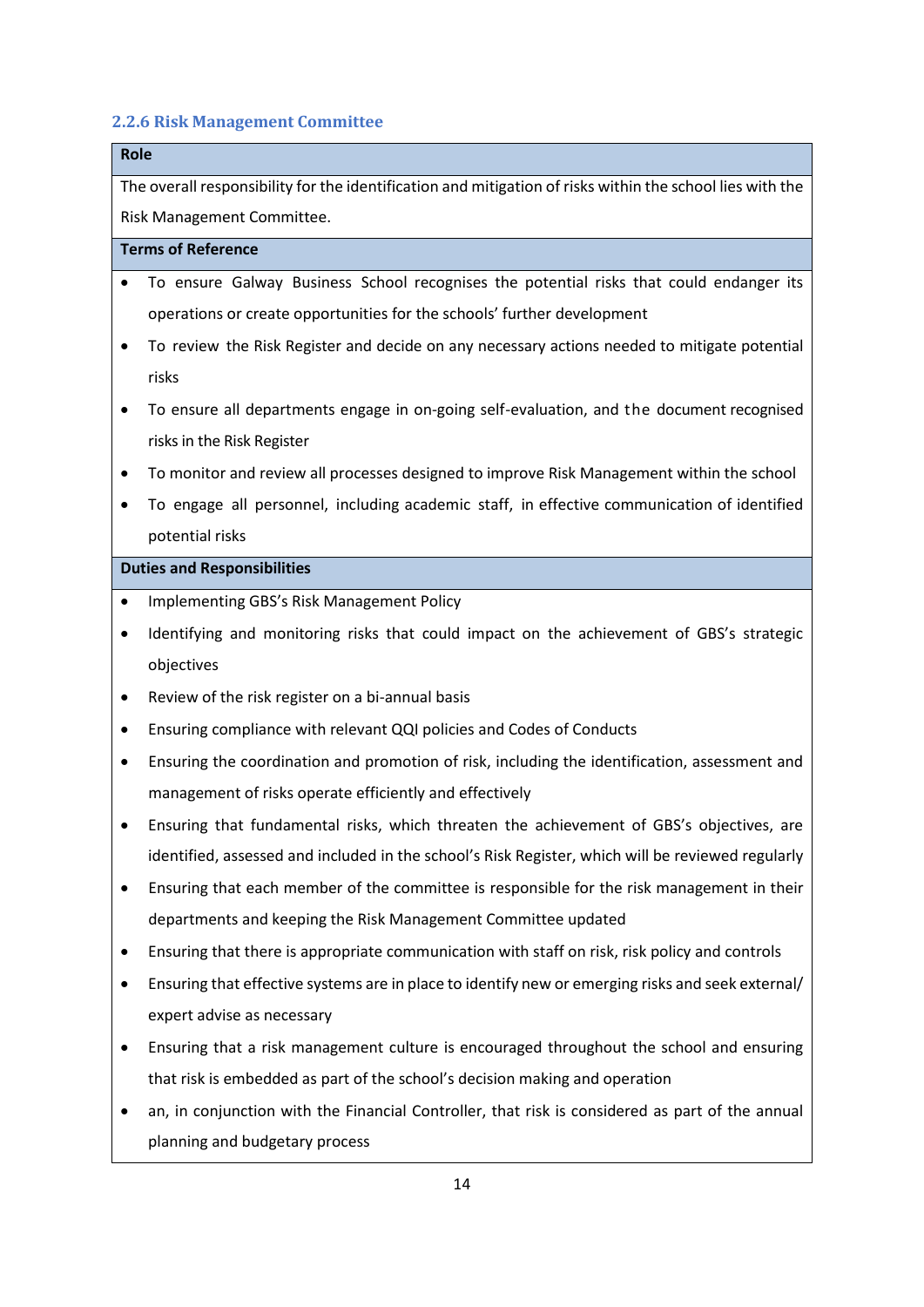- Ensuring that reports are received on GBS insurance
- Ensuring that adequate training is in place to support staff in fulfilling the requirements of the GBS Risk Management Policy
- Ensuring that risk registers are received from each member of the Risk Management Committee and referring any risk that may require escalation to the Governing body for consideration

#### **Membership**

CEO (Chair), Financial Controller, Sales & Marketing Director, Registrar, Academic Coordinator, IT Security Provider, Head of Teaching & Learning

#### **Procedure**

- Agenda items that will be considered will include: Reports from individual heads of departments and Risk Register review
- At the end of the meeting, minutes are circulated to attendees and to the Governing Body

#### **Meeting Frequency**

Twice per year November and June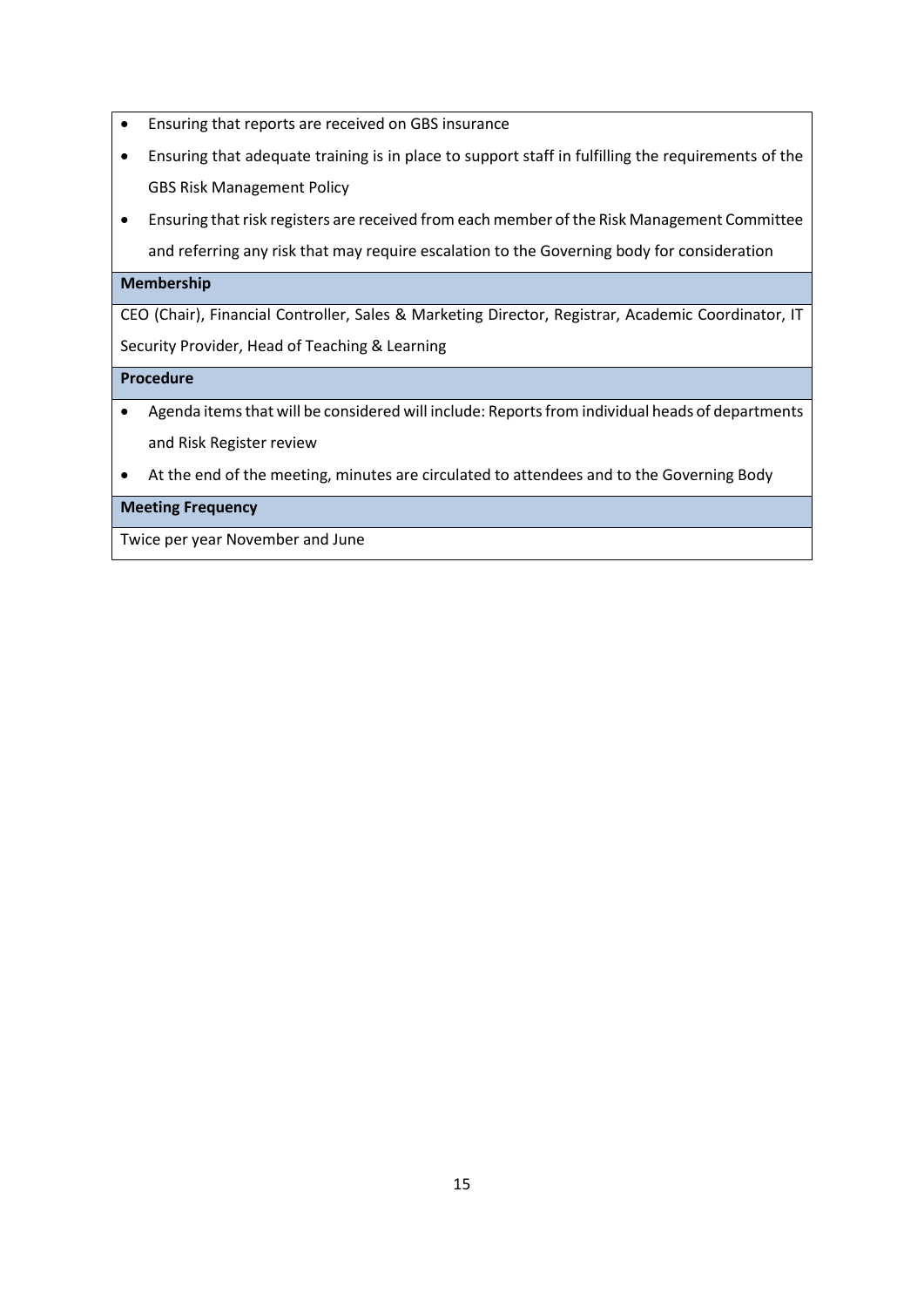#### **2.2.7 Programme Board**

# **Role** The Academic Council appoints a Programme Board for each programme. The Programme Board is responsible for the on-going management and operational delivery of programmes within the school. The Programme Board ensures that programmes run successfully within the parameters set for each programme. **Terms of Reference** To ensure effective delivery of programmes • To amend programmes as necessary in response to the strategic direction of the Governing Body and/or Academic Council • To ensure all programmes are coordinated and in compliance with internally and externally set standards and guidelines as directed by the Quality Assurance Committee and the Academic Council • To ensure the implementation of QA Committee recommendations • To ensure the academic delivery and resources are appropriate to the programme being taught • To submit an annual report to the Academic Council. **Duties and Responsibilities** • Each Programme Board compiles an Annual Programme Monitoring Report

- The Annual Programme Monitoring Report includes an analysis of qualitative and quantitative data provided in Annual Module Reports
- Facilitate feedback across programmes at faculty meetings.
- Ensure the efficient and timely delivery of a coordinated schedule of tutorials, assessments, course work and examinations within each programme
- Track weekly learner attendance records at module and programme level and report any absences to Registrar
- Identify opportunities for programme development through stakeholder engagement reflecting the strategic direction of the Governing Body
- Communicate any potential learner issues to programme management
- Ascertain that continuous learner feedback is monitored, coordinated and communicated by each lecturer
- Communicate any potential operational or other issues to programme management
- Suggest and recommend on-going academic staff development opportunities in accordance with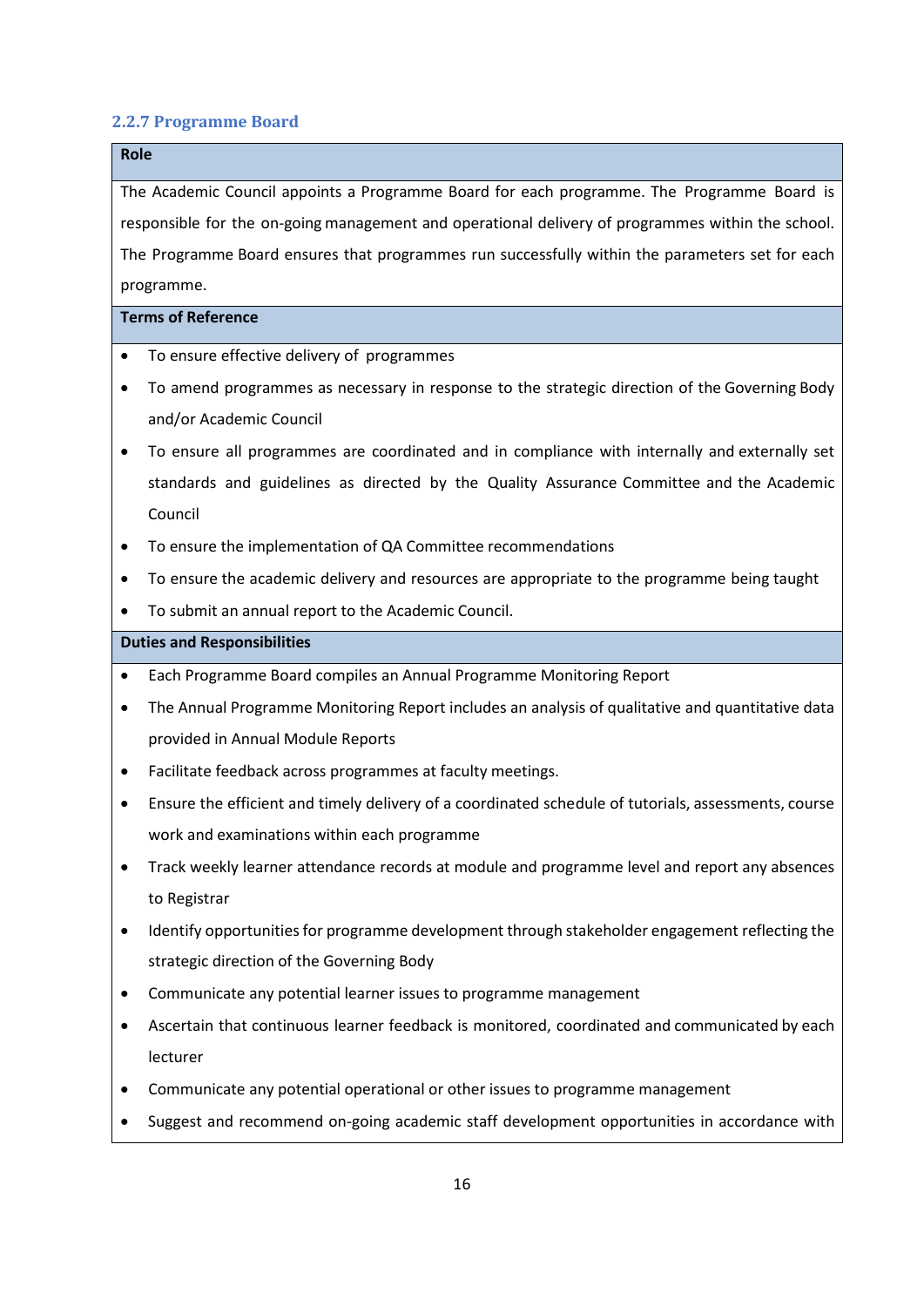Quality Assurance Committee guidelines

#### **Membership**

Programme Leader (Chair), Registrar, Academic Coordinator, Head of Teaching and Learning, Members of the Academic Team, Learner Representative

#### **Procedure**

- The Programme Board is chaired by the Programme Leader (PL). Typically the Programme Board is convened at the start and end of each semester to enable addressing of issues at the outset of programmes and modules and review at the end of the programmes
- The quorum required for the Programme Board is 50% to include the Programme Leader and the Registrar.
- Once the module has been delivered, a Module Report is written by each lecturer for each module delivered on a programme. This contains data on learners attendance, results, feedback and suggestions for a further improvements by the module lecturer
- From the Module Reports, peer reviews, and input at the Programme Board meetings, the Annual Programme Monitoring Report is produced at Programme board level by the Programme Leader
- Decisions are taken on foot of module and programme reports concerning schedule of assessments, tutorials, course work and examinations on the programmes. Actions agreed are assigned to members of the board and minutes recorded
- Any pertinent issues raised in the Annual Programme Monitoring Report are raised at Exam Board Level, Board of Examiners and with the external examining bodies and external examiners as appropriate
- The Programme Board minutes are circulated to members of the academic team and to the Academic Council and Quality Assurance Committee

The Programme Board Agenda includes as standard the following items:

- *Assessments including conduct of examinations,*
- *Student Progress,*
- *Attendance & Classroom Management,*
- *Quality Assurance,*
- *Review of Module Reports, (learner attendance, results and feedback)*
- *Implications on the Quality Assurance Procedures in GBS,*
- *AOB*

### **Meeting Frequency**

Three per year February, June & September (Minimum)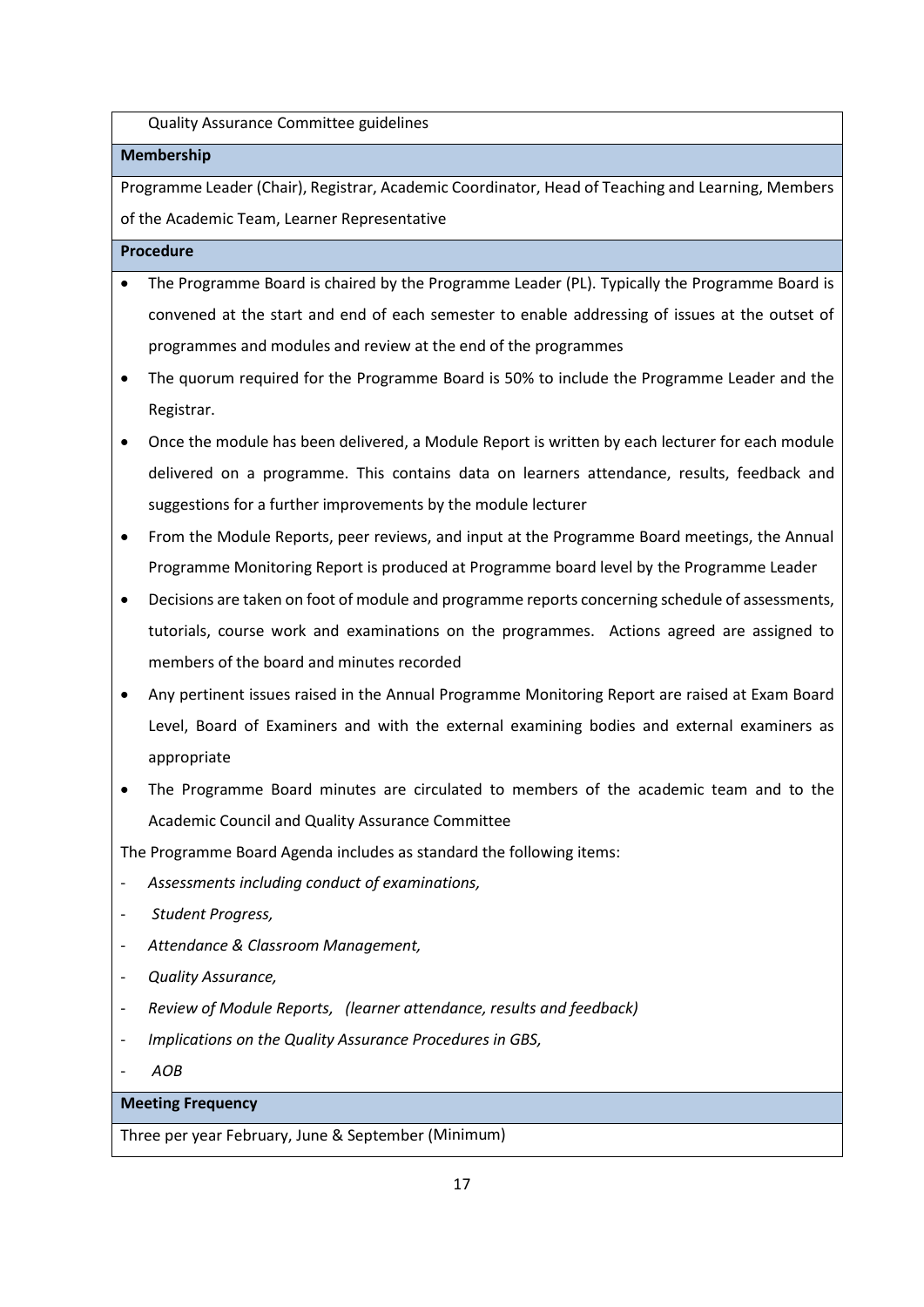#### **2.2.8 Examination Board & Boards of Examiner**

# **Role**

The Examinations Board is an internal committee that reports directly to the Academic Council. The Examinations Board is concerned with all aspects of examination and assessment regulation within the school. The Examinations Officer chairs the Examinations Board. The Examinations Officer has overall responsibility for overseeing the internal coordination, registration, compliance, setting and grading of all examinations and assessments within the school. The Board of Examiners is formed from the Examinations Board and External Examiners.

#### **Terms of Reference**

- To be responsible for all matters concerning the assessment and awarding of all degrees, certificates and diplomas
- To ensure that systems and mechanisms for the development and implementation of all examinations, assessments and awards within the institution comply with the Quality Assurance Handbook
- To maintain a strict code of fairness and equity in t h e examination and assessment process, with due regard to the school's philosophy of openness and transparency
- To communicate the Broadsheet of Results to the Academic Council for approval
- To communicate awards being attained by learners to the Academic Council
- To ensure the rigour and comprehensiveness of all methods of assessment

- Ensure the proper systems of internal and external assessments are being adhered to across the school
- Ensure that Programme Board lecturers are cognisant of the systems for testing learning outcomes
- Promote and develop fair and innovative assessment procedures within the school
- Ensure that all proposed assessment materials are developed in compliance with the guidelines as outlined in the Quality Assurance Handbook
- Remain informed of the appointment of internal and external examiners as directed by the Programme Board and the Academic Council
- Ensure that examinations are conducted in accordance with quality standards as set out in the programme assessment strategy
- Ensure that post-assessment feedback is communicated to learners within an appropriate timeframe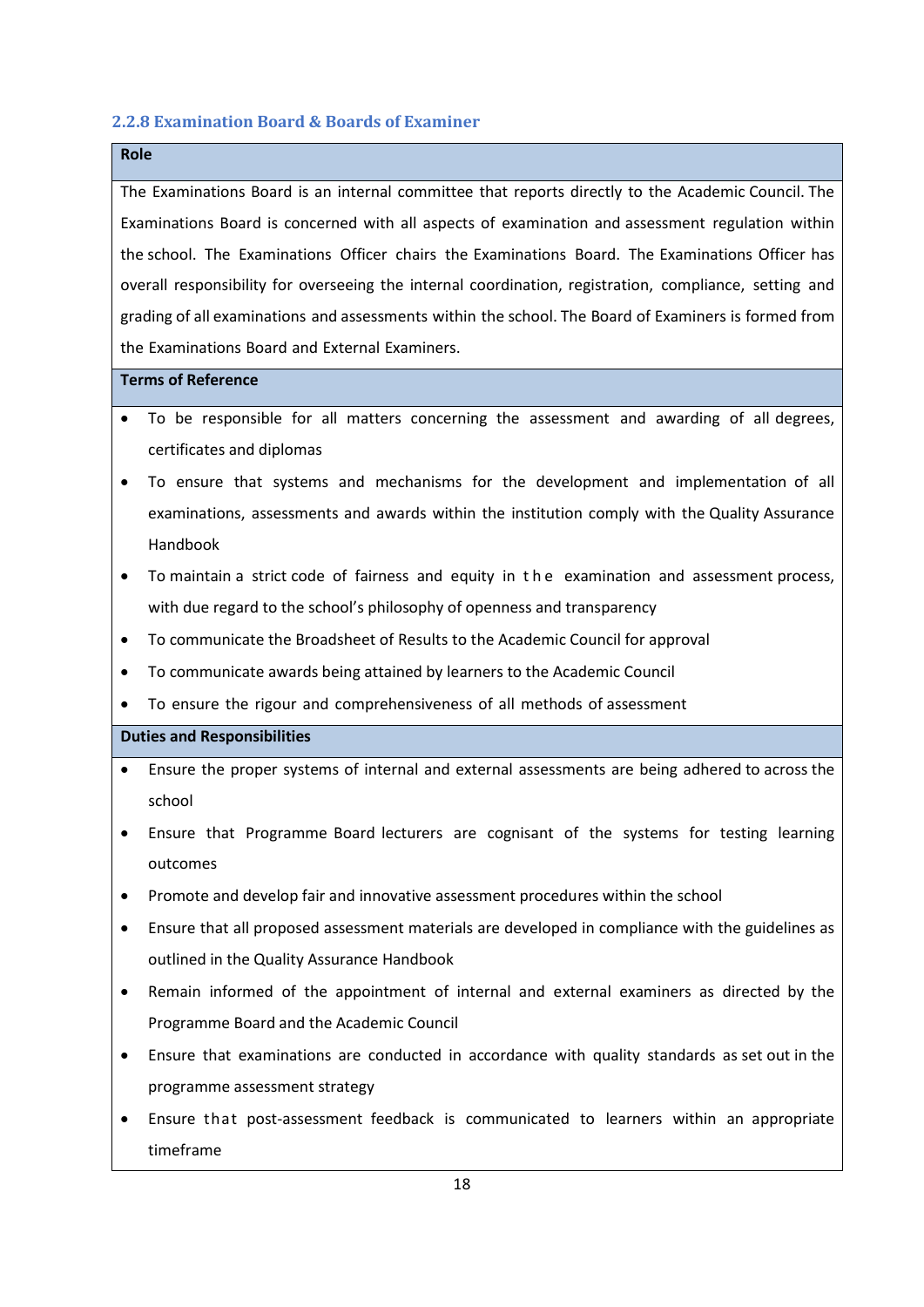- Oversee grades, awards and other assessment materials have been completed to the standards as outlined in the Quality Assurance Handbook
- Approve recommendations for student referrals, deferrals etc.
- Monitor incidents of mitigating circumstances in tandem with the Registrar and/or Examinations **Officer**
- Issue results to the Academic Coordinator for dissemination to students and to external awarding bodies
- To ensure an independent and fair system of Examination Recheck, Review and Appeal as outlined in Procedures and Guidelines for the Assessment of Learners
- To appoint any committees necessary for certain academic investigations in compliance with the Procedure for the Assessment of Learners (e.g. Committees of Enquiry/ Disciplinary Committees, Appeals Board, etc.)

#### **Examinations Board Membership**

• Examinations Officer (Academic Coordinator) (Chair), Registrar, Programme Leaders, Head of Teaching and Learning, Internal Examiners

#### **Board of Examiners Membership**

• Examinations Officer (Academic Coordinator) (Chair), Registrar, Programme Leaders, Internal Examiners, External Examiners

#### **Procedure**

- The Examinations Board is chaired by the Examinations Officer
- The quorum required for a meeting is the Examinations Officer, the Registrar, the External Examiners, a Programme Leader and a minimum of two Internal Examiners.

\*Agenda items: *Review Exam Board minutes, decision on mitigating circumstances, unfair practise, reports of committees of enquiry, requests for rechecks, reviews or appeals and complaints, assessment and exam results, and forthcoming examinations. Minutes of the Examinations Board are circulated to the Academic Council.*

#### **Meeting Frequency**

Three per year February, June & September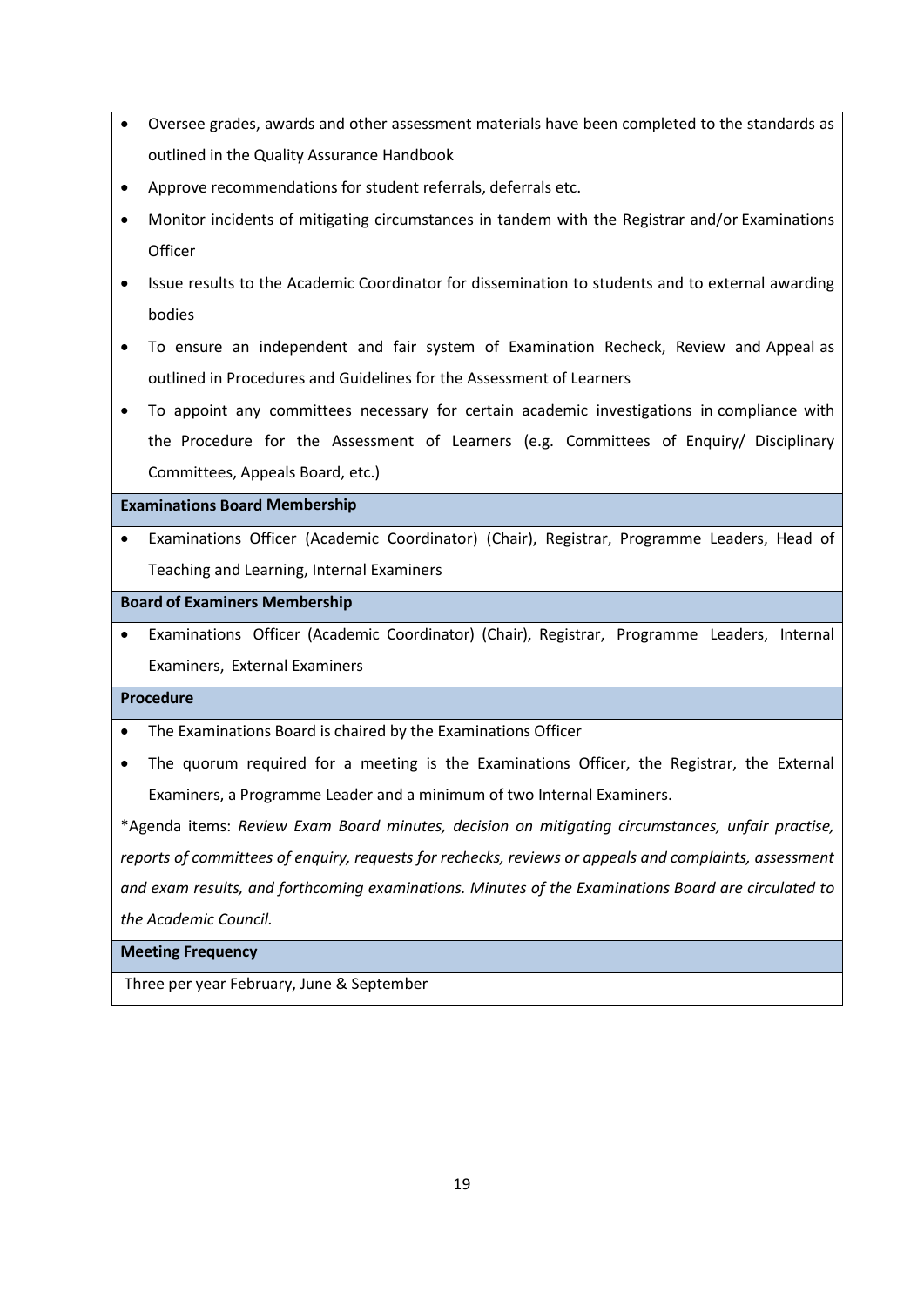### **2.2.9 Staff-Student Liaison Committee**

| <b>Role</b> |                                                                                                        |  |  |
|-------------|--------------------------------------------------------------------------------------------------------|--|--|
|             | The Staff-Student Liaison Committee (SSLC) acts as a forum for two-way discussion between learners     |  |  |
|             | and academics. The Staff-Student Liaison Committee is a valuable resource within Galway Business       |  |  |
|             | School as it formally connects learners with processes and decisions taken by the school, and provides |  |  |
|             | a unique insight at both a formal and informal level into students' perspectives and ensures their     |  |  |
|             | voices are heard.                                                                                      |  |  |
|             | <b>Terms of Reference</b>                                                                              |  |  |
|             | To act as a mechanism for the on-going communication of issues and feedback between                    |  |  |
|             | students and the various other committees within the institution                                       |  |  |
|             | To provide a forum for ideas from the student body that may be reflected on within stakeholder         |  |  |
|             | analysis for the strategic direction of the institution at the Governing Body.                         |  |  |
|             | <b>Duties and Responsibilities</b>                                                                     |  |  |
|             | Provide an open, two-way flow and exchange of ideas between staff and students                         |  |  |
| $\bullet$   | To discuss issues and recommendations designed to promote learner engagement and                       |  |  |
|             | involvement within the school                                                                          |  |  |
| $\bullet$   | Provide ongoing feedback and raise any concerns regarding the operational delivery of programmes       |  |  |
| ٠           | Ensure that all issues and recommendations are addressed to the relevant committee, feeding            |  |  |
|             | into the Academic Council                                                                              |  |  |
|             | Ensure that the learner representatives are selected by the learners from the student body             |  |  |
|             | Membership                                                                                             |  |  |
|             | Programme Leaders (Chair), Registrar, Academic Coordinator, Head of Teaching and Learning &            |  |  |
|             | <b>Student Class Representatives</b>                                                                   |  |  |
|             | <b>Procedure</b>                                                                                       |  |  |
|             | The Programme Leader for each programme arranges for the election of a student representative          |  |  |
|             | from each class group (both day and evening).                                                          |  |  |
|             | The quorum required for a meeting is the Programme Leader/ or the Registrar, Academic                  |  |  |
|             | Coordinator and two student representatives                                                            |  |  |
|             | The Registrar convenes the SSLC and notifies the Programme Leaders and the student                     |  |  |
|             | representatives according to academic schedule of meetings                                             |  |  |
| * Agenda:   |                                                                                                        |  |  |
|             | Review of last meeting action and minutes,                                                             |  |  |

- *Each member is invited to present contributions on quality,*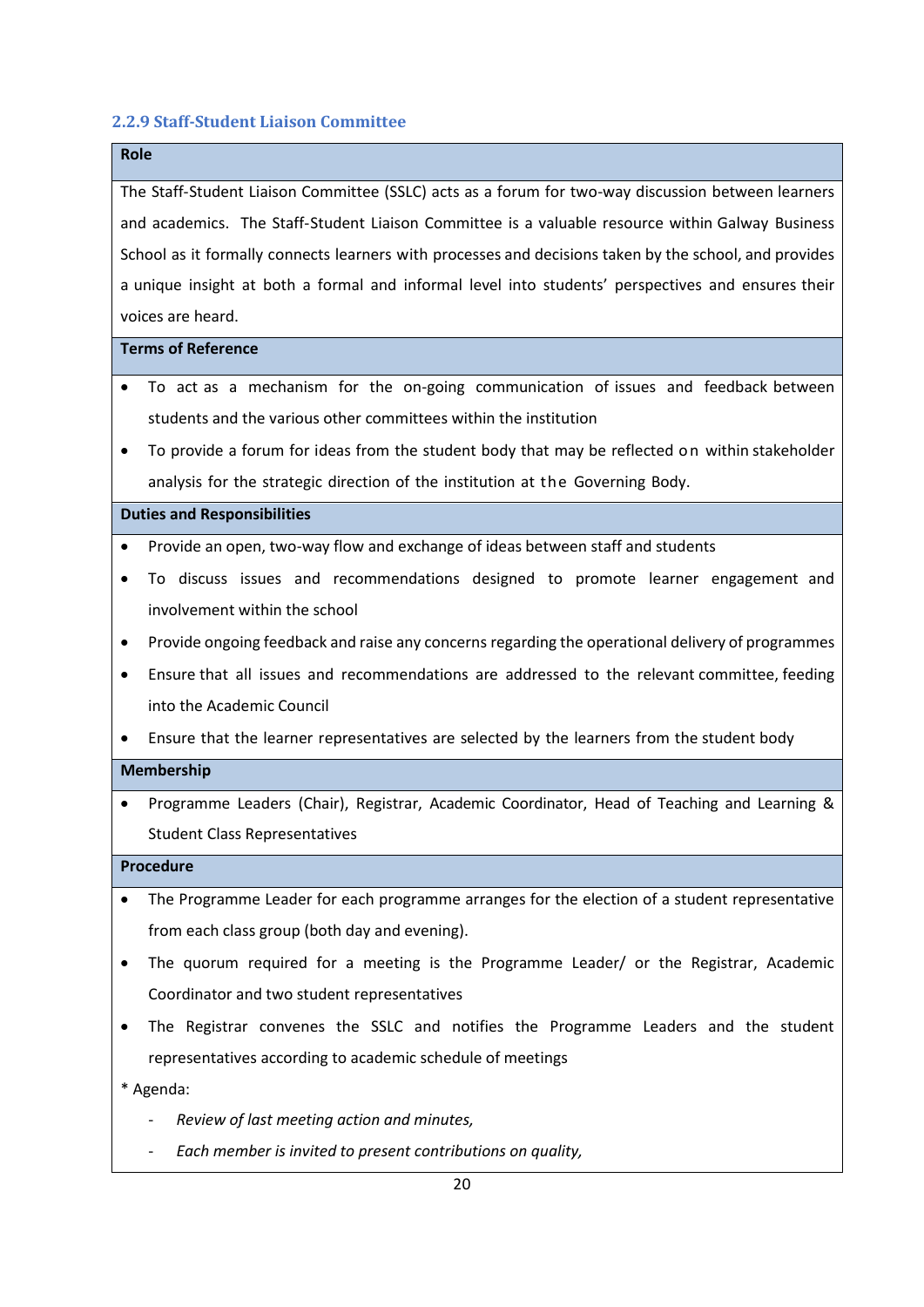- *Delivery,*
- *Resources,*
- *Assessment,*
- *Levels of service and any other issues of concern.*

*Discussion will ensue and summary actions are assigned to the appropriate staff member, committee or department as appropriate, Actions are assigned to members, Minutes of SSLC meetings are circulated to the Academic Council, Implications on the Quality Assurance Procedures in GBS*

#### **Meeting Frequency**

Twice per year December & July (Minimum)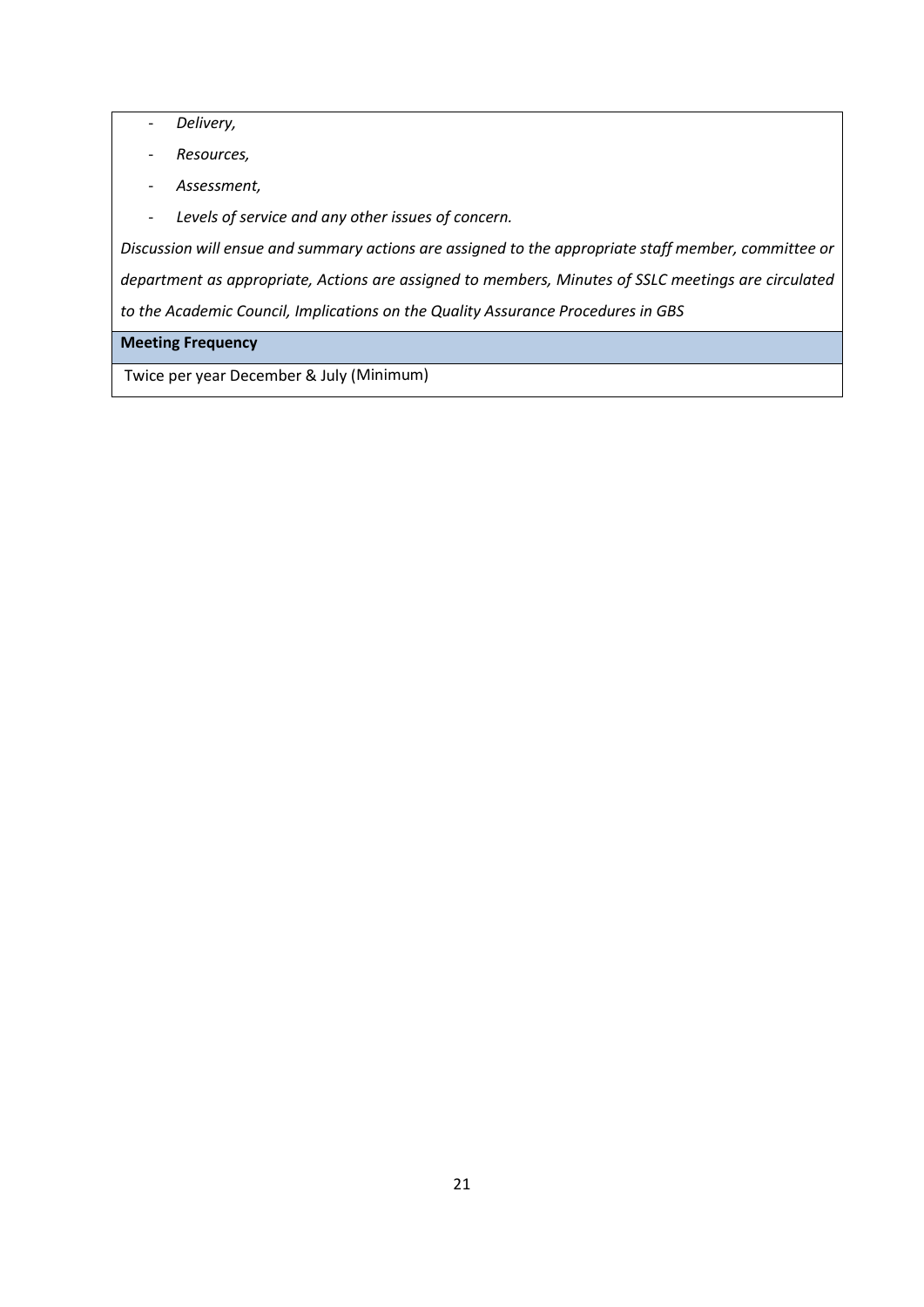### **2.3 Procedures for Academic Governance**

Galway Business School is committed to the protection and upholding of rigorous systems of the academic process, governance and standards. Galway Business School has implemented initiatives for the protection of the academic integrity of the school and to ensure the separation of academic and commercial governance within the institution. The governance and committee structure has been designed to underpin academic integrity, independence and processes and to facilitate and augment the optimum student experience through formal engagement with and feedback from the student body.

The academic focus and direction of the school is strictly preserved and guided by and through the Academic Council. The Academic Council has full responsibility for:

- All aspects of the academic development
- Learner assessment and quality assurance within the school.

As a small organisation, there is still clear demarcation between the operations of both academic and commercial activities within the institution. The Chair of the Academic Council is completely independent of all commercial activities and his/her role is to protect the academic integrity and processes within the school. The Academic Council is chaired by a member of the academic staff, normally a Programme Leader.

The Registrar sits on the Academic Council and reports on the performance of the Quality Assurance Policies and Procedures ensuring that the stated academic goals are being delivered. The Academic Council is run independently by the academic staff with input from the Registrar. A student representative sits on the Academic Council. The Managing Director sits on the Academic Council and performs a facilitative and reporting role to ensure that the resources, operational needs and strategic objectives of the school are met and to communicate the recommendations of the Academic Council to the Directors.

*Please see the GBS / GCI Group Organisational Chart in Figure 1.5.*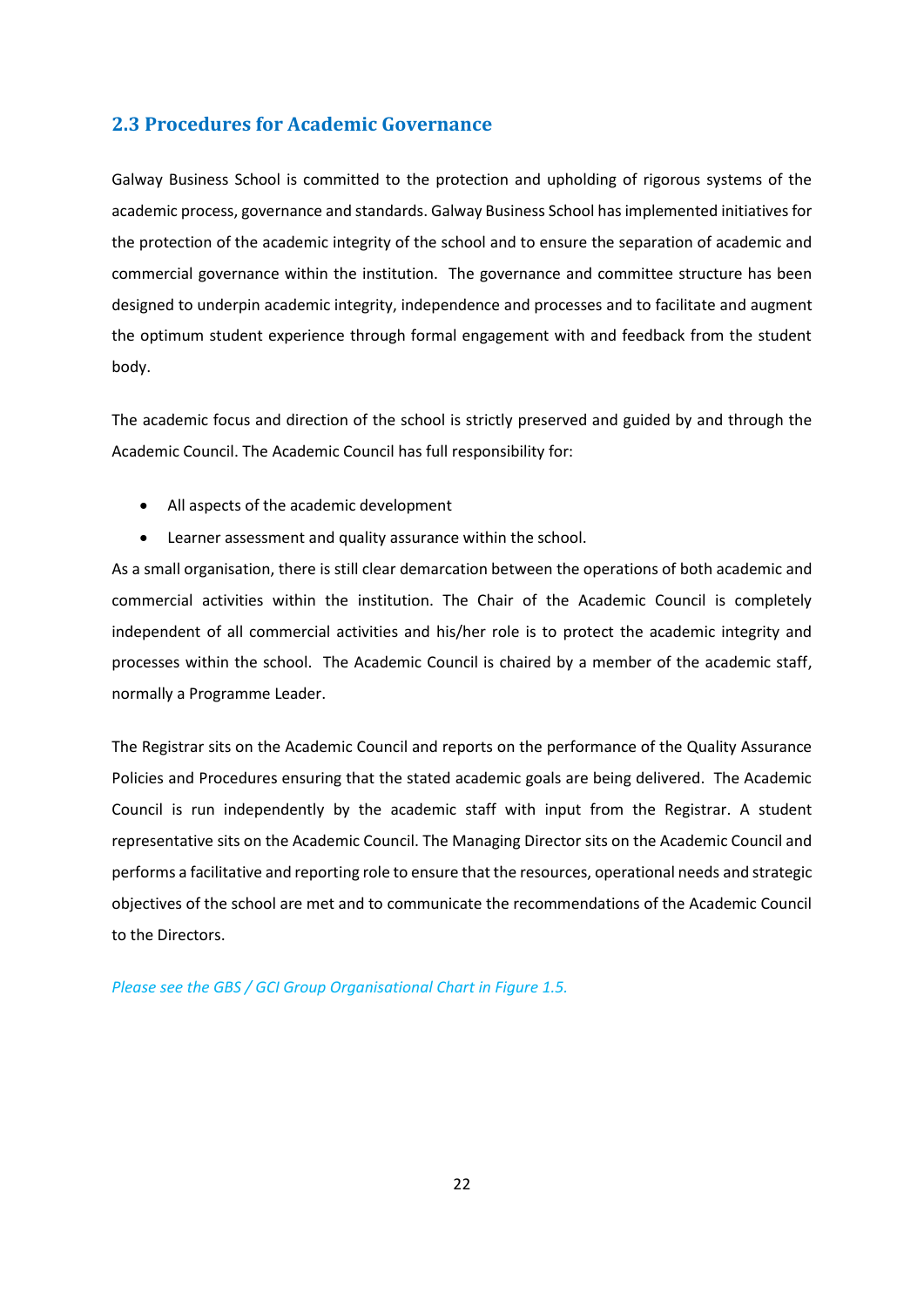# **2.4 Individual Roles and Responsibilities**

# **2.4.1 Chief Executive Officer**

|                                                                                                         | <b>Role</b>                                                                                              |  |  |  |
|---------------------------------------------------------------------------------------------------------|----------------------------------------------------------------------------------------------------------|--|--|--|
| The Chief Executive Officer provides direction and leadership towards the vision, mission, and strategy |                                                                                                          |  |  |  |
|                                                                                                         | of Galway Business School. The Chief Executive Officer is responsible for setting the strategic goals of |  |  |  |
|                                                                                                         | Galway Business School and its sister organisation, Galway Cultural Institute.                           |  |  |  |
| <b>Duties and Responsibilities</b>                                                                      |                                                                                                          |  |  |  |
| $\bullet$                                                                                               | The Chief Executive Officer, in his capacity as a Director, oversees, with the Managing Director, the    |  |  |  |
|                                                                                                         | compliance with all legal and statutory obligations of corporate governance                              |  |  |  |
| $\bullet$                                                                                               | The Chief Executive Officer is responsible for ensuring adequate capitalisation and financial            |  |  |  |
|                                                                                                         | security for the business                                                                                |  |  |  |
| $\bullet$                                                                                               | The CEO is actively involved in the external engagement of the school and sits on a number of            |  |  |  |
|                                                                                                         | industry, local and national boards in the areas of Business, the Arts and the Educational Sector        |  |  |  |
| $\bullet$                                                                                               | The Chief Executive Officer with the Managing Director develops the Strategic Plan for the school        |  |  |  |
|                                                                                                         | and sits on the Governing Body for the purposes of formulating strategy.                                 |  |  |  |
| $\bullet$                                                                                               | The CEO is responsible for the Protection for Enrolled Learners (PEL) policies and obligations within    |  |  |  |
|                                                                                                         | the school                                                                                               |  |  |  |
| $\bullet$                                                                                               | The CEO is ultimately responsible for the Risk Management of the school.                                 |  |  |  |
| $\bullet$                                                                                               | Promoting the school at all levels locally, nationally and internationally                               |  |  |  |
|                                                                                                         |                                                                                                          |  |  |  |

l.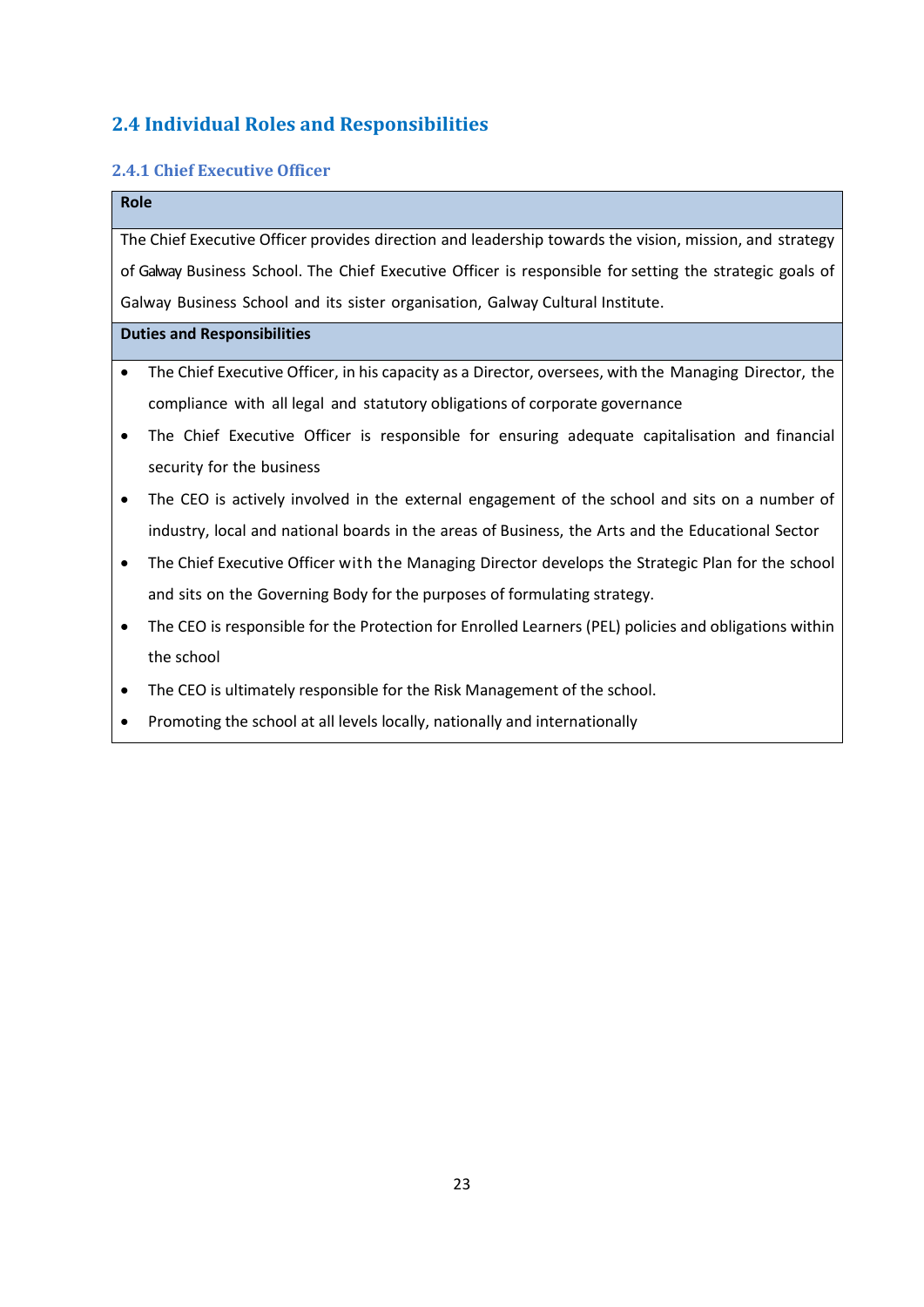#### **2.4.2 Managing Director**

# **Role**

The Managing Director with the Chief Executive Officer provides direction and leadership towards the vision, mission, and strategy of Galway Business School. The Managing Director is responsible for setting and the implementation of the strategic goals of Galway Business School and its sister organisation, Galway Cultural Institute, as well as responsibility for the commercial and academic operational activities within Galway Business School and Galway Cultural Institute.

- The Managing Director, in her capacity as a Director, oversees, with the Chief Executive Officer, the compliance with all legal and statutory obligations of corporate governance
- The Managing Director drives the culture and ethos of the organisation. She develops the strategic plan for the long term future of the organisation with input from the CEO and the management team
- The Managing Director in conjunction with the CEO is responsible for ensuring that Galway Business School is sufficiently resourced and financially stable while providing a strict structure for corporate governance
- The Managing Director works closely on maximising the efficient operations of the institution in order to ensure its viability and sustainability
- The Managing Director is engaged with the external stakeholders of the institution in the development of both strategic, tactical and operational plans and their implementation. The Managing Director also sits on all the boards
- The Managing Director sets individual departmental goals and objectives to ensure that departmental strategic goals are in line with the strategy of the school
- The development and achievement of agreed growth levels for educational programmes and overall asset usage through dedicated teams
- Overseeing financial planning in conjunction with the CEO, Finance Department and heads of departments
- Overseeing the Sales and Marketing function to ensure that annual marketing and sales plans meet the strategic and budgetary targets
- Overseeing operational management and ensuring sufficient human and physical resources are in place
- With the heads of the various departments, responsible for the final recruitment, selection and performance of all staff and ensuring that staff is sufficiently trained and the CPD plans are implemented and appropriate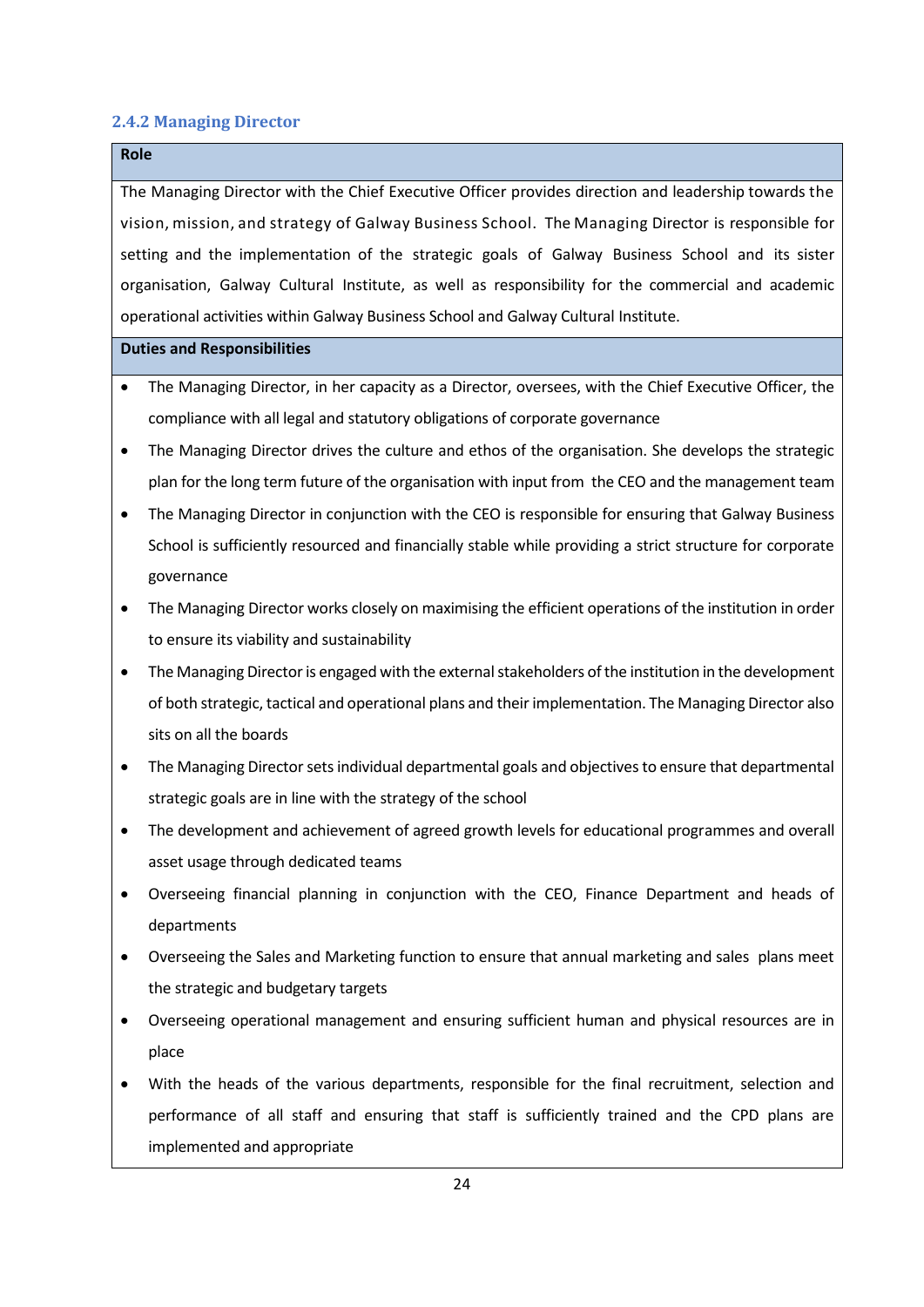- Overseeing the development and improvement of physical facilities and learner support services
- Responsible for the implementation of corrective and preventative action in conjunction with and as stipulated by the Quality Assurance committee
- Promoting the school at all levels locally, nationally and internationally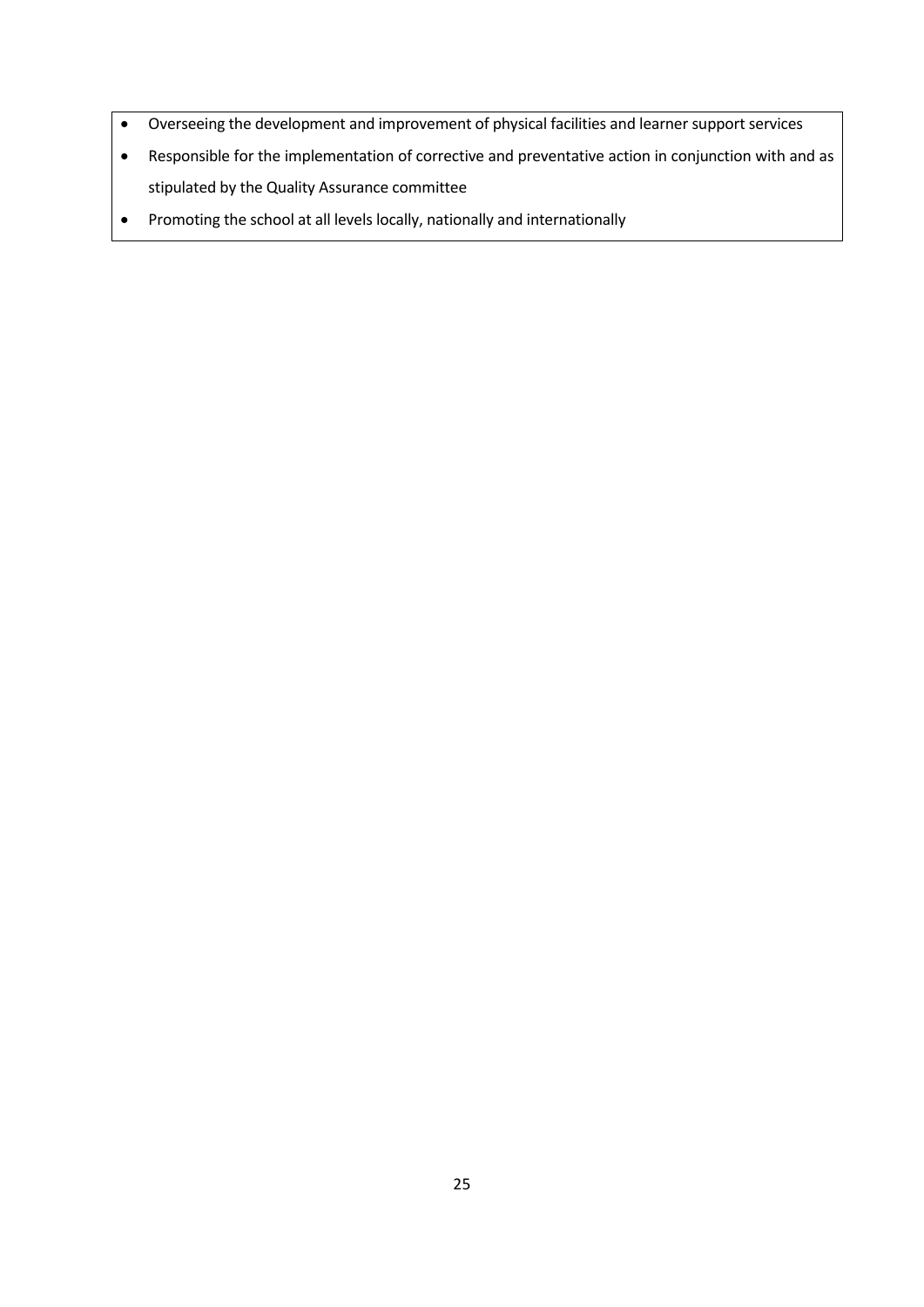#### **2.4.3 Registrar**

**Role**

The Registrar has principal responsibility for the maintenance and enhancement of academic quality assurance and standards at Galway Business School. He/She has an overarching responsibility for existing quality processes, quality improvement, academic development and liaison with external academic bodies. In relation to quality assurance of QQI programmes the Registrar is responsible for ensuring that the conditions of recognition and validation of GBS programmes required by QQI are fulfilled and meet or exceed the standard.

- Overall responsibility for the development, coordination, implementation, supervision and monitoring of the Quality Assurance Policies and Procedures through measurement and review of relevant statistical data, feedback surveys, reports from learners, college staff, external stakeholders and the Quality Assurance Committee which are reflected in the Annual Monitoring Report
- Ensure that GBS's quality policies and procedures comply with all relevant statutory, QQI, GDPR requirements etc.
- Ensure that there is an embedded culture of continuous improvement throughout the organisation
- Ensure that the Quality Assurance procedures are adequate, fit for purpose, approved and up to date, and reflect best practice, as recommended by the Academic Council and by QQI and reporting on their efficacy to the Academic Council and the Managing Director
- The organisation of the Academic Council, ensuring that it has appropriate oversight of the programmes and quality processes in GBS and that it can perform its functions effectively
- In conjunction with programme leaders, ensuring that Programme Boards and Examination Boards operate effectively; that the functions assigned to them are carried out efficiently; and ensuring any modifications required by validation panels, external examiners etc. are implemented and reflected in the programme.
- Review the development of new programmes and updates to modules in line with the strategic plan of GBS
- Maintenance of all records, particularly academic records with the Academic Coordinator
- Overarching responsibility for the quality of the student experience provision particularly in relation to the quality delivery of the teaching and learning in the school
- The appointment of External Examiners
- Liaise with QQI on validation submissions and ensure that the school is up to date on QQI a policy developments as well as monitor developments in higher education in Ireland, and the wider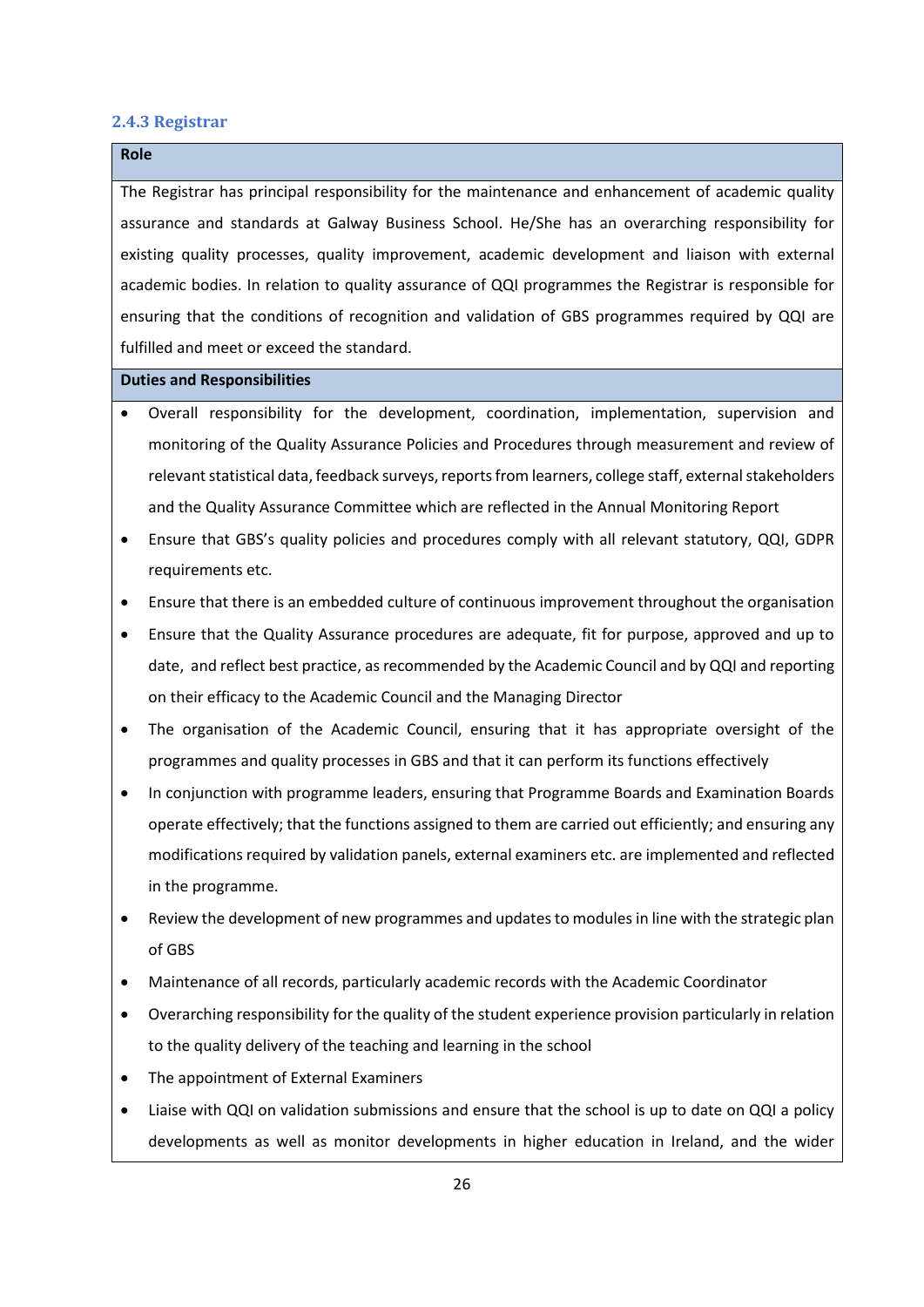context.

- Conduct training on quality procedures and policies, QQI requirements and processes, assessments and examinations among all staff members and carry out internal quality self-evaluations annually
- Liaise with other private sector colleges to provide delivery, assessment and quality development training to staff. In addition, liaise with other privates and public colleges to provide progression pathways for graduates.
- Liaise with national and international education agencies and review research and new developments in education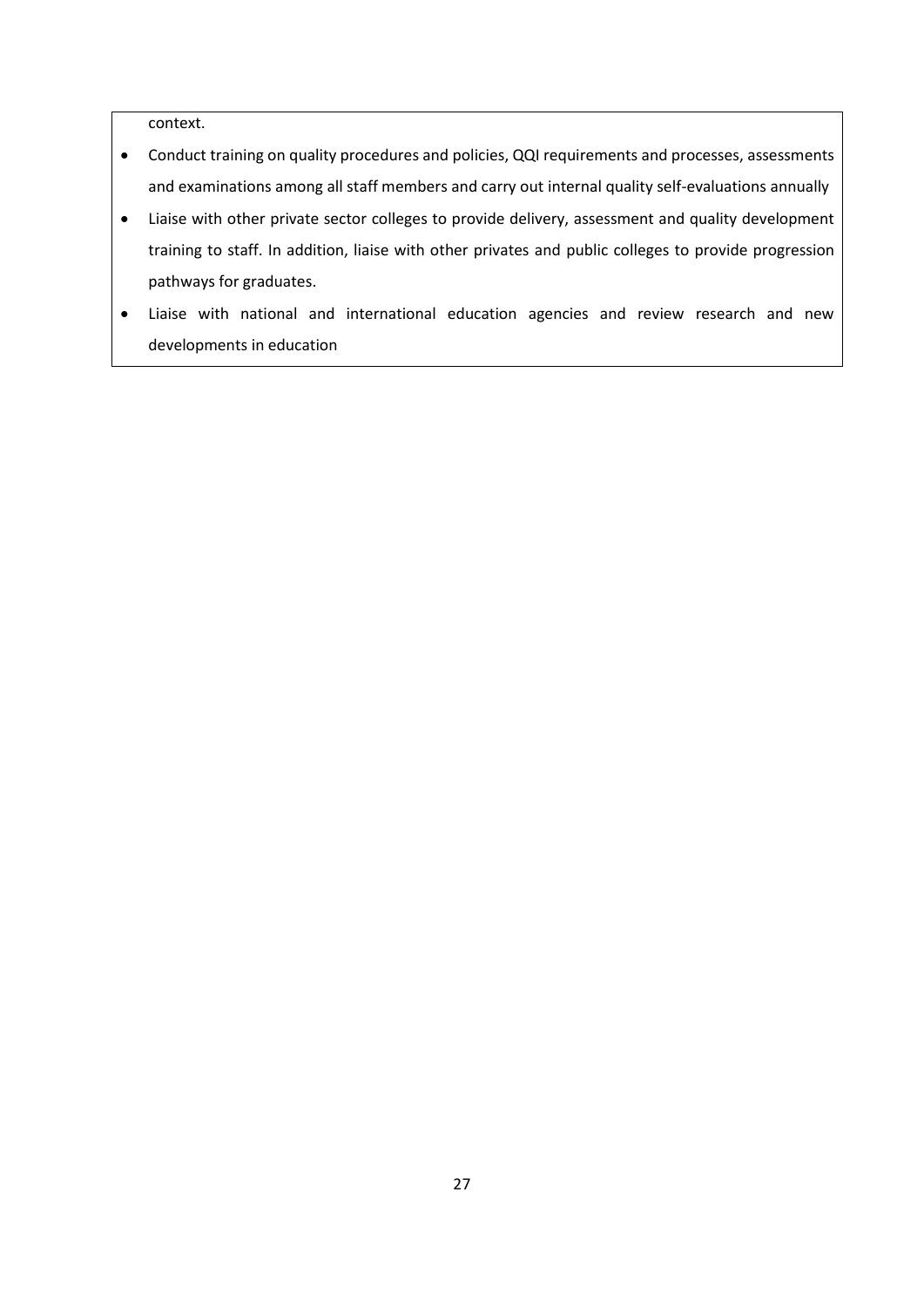#### **2.4.4 Academic Coordinator**

# **Role**

The Academic Coordinator is a full-time position within the school. The Coordinator assists in the academic administration and is in daily contact with learners on all programmes providing the first point of contact for queries and enquiries.

- Providing academic administrative support to the Registrar and the Managing Director for the smooth running of programmes and responsibility for the quality of the student experience provision
- Answering queries and enquiries from existing and potential students and stakeholders about Galway Business Schools' programmes and processing any enrolments in line with GBS policies. Engage with potential entrants to the school through interviews and open evenings
- Overseeing student admission criteria and Access, Transfer and Progression processes including CAO admissions, international admissions and RPL processes and that they comply with the quality policies of GBS with oversight from the Registrar
- Coordinate the Student Induction programme and the provision of student handbooks with the Registrar
- Maintaining the Virtual Learning Environment (Moodle) and ensuring that information is uploaded in a timely fashion
- Providing training and induction to the academic and support teams including use of IT and Virtual Learning Environment tools
- Ensuring that students' records are up to date and that all information regarding registrations, visa and attendance requirements comply with the schools' and all statutory policies. Liaising with the Managing Director / Register for any areas of non-compliance
- Acts as examination officer.
- First point of contact for Student Welfare issues
- Responsible for the organisation of graduation ceremonies
- Promoting the school at all levels locally, nationally and internationally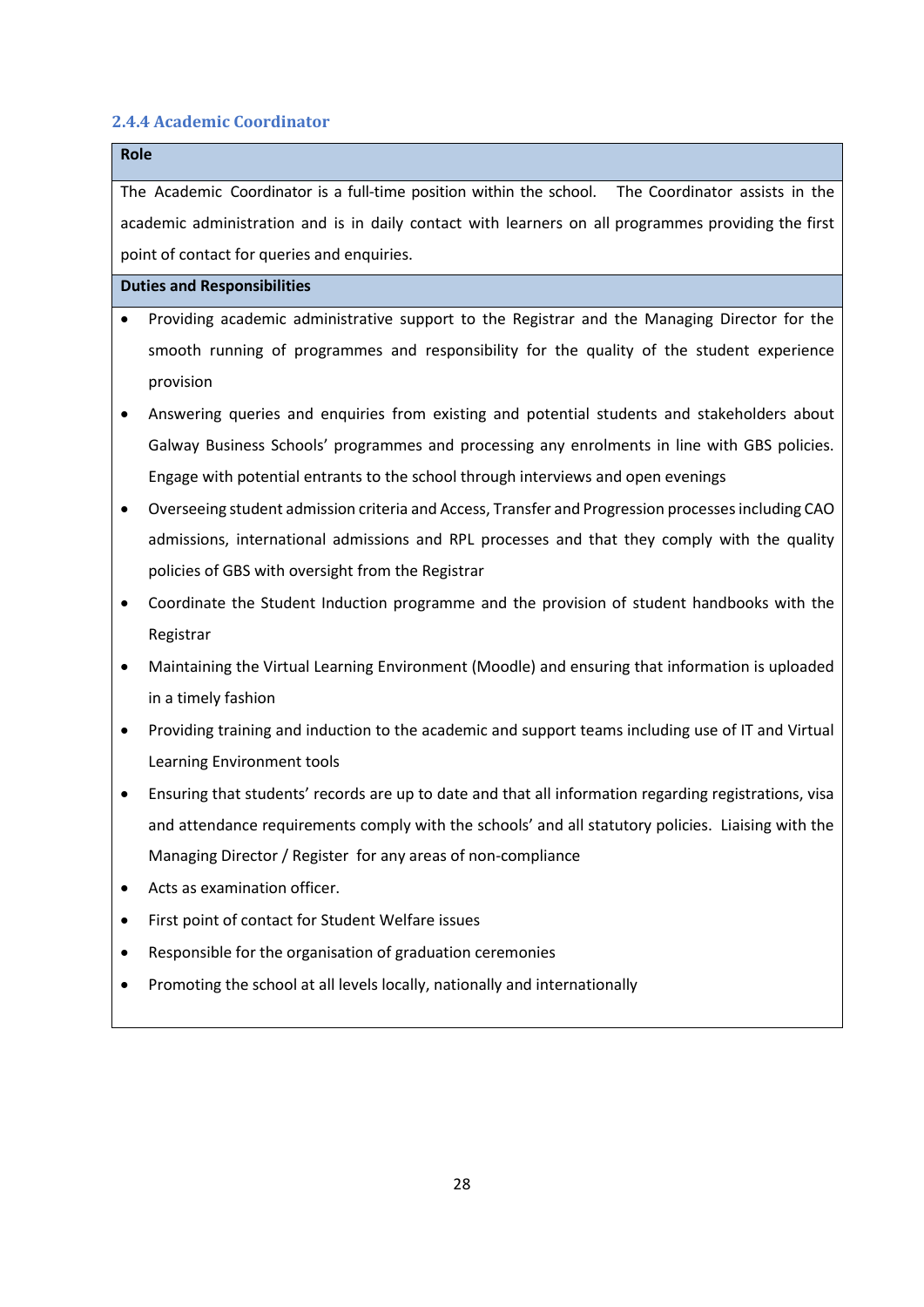#### **2.4.5 Programme Leader**

# **Role**

Each Programme Leader reports directly to the Registrar and has direct responsibility for the day to day operation of their respective programmes within Galway Business School. Programme Leaders sit on the Programme Board, Examinations Board and on the Academic Council.

- Chairing the Programme Board meetings and ensuring it meets its responsibilities
- Updating programme documentation, such as module descriptors, to be lodged with the Registrar and external awarding bodies arising from the Programme Board's annual review process
- Implementing short term changes in response to feedback from stakeholders and making recommendations to the Registrar with regard to medium or longer term changes to the programme as agreed at Programme Board level
- Ensuring adherence to the Programme Documents
- Ensuring the alignment of the modular learning outcomes with the programme learning outcomes and objectives and facilitate progression
- Attending the Academic Council Meetings
- Ensures that the Examinations Board discharges its duties
- Ensuring the alignment of the assessments with the MIPLOs and the MIPLOs
- Crafting the annual Programme Monitoring Report and engaging in the five-year programme review process with the Programme Board
- Implementing recommendations from other boards and bodies
- Promoting the school at all levels locally, nationally and internationally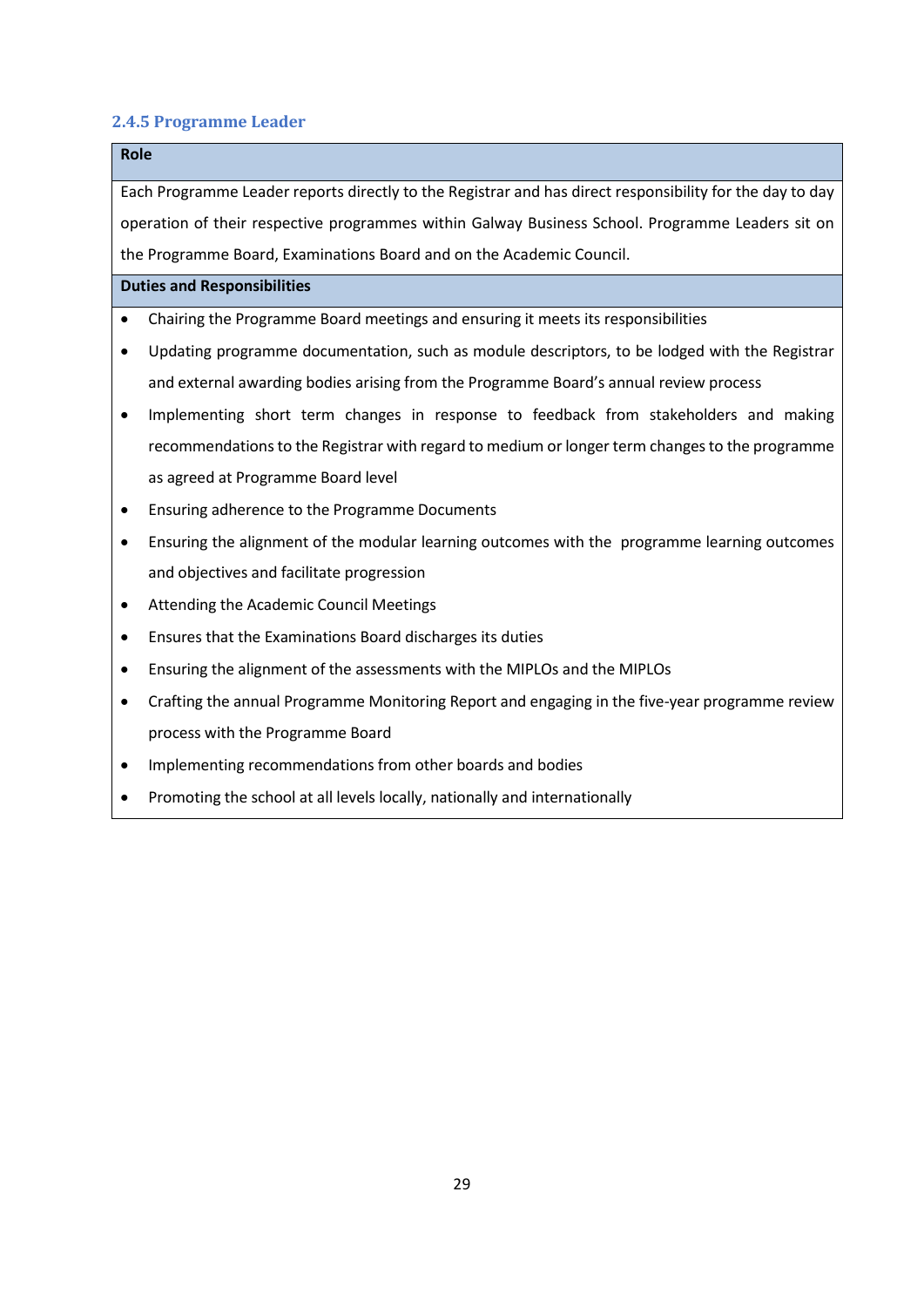#### **2.4.6 Examinations Officer (part of the Academic Coordinator remit)**

| <b>Role</b>                                                                                                           |  |  |  |
|-----------------------------------------------------------------------------------------------------------------------|--|--|--|
| The Registrar holds overall responsibility for the integrity and security of the Examinations function. The           |  |  |  |
| Examinations Officer, a senior member of the team, is responsible for ensuring registering, setting,                  |  |  |  |
| administering, correcting and double marking of examinations and assessments in line with the Teaching                |  |  |  |
| Learning and Assessment Strategy. The Examinations Officer operates under QQI Assessments and                         |  |  |  |
| Standards (2013). The Examinations Officer convenes and chairs the Examinations Board meetings, and                   |  |  |  |
| attends the Board of Examiners where all assessments, results and awards are discussed.                               |  |  |  |
| <b>Duties and Responsibilities</b>                                                                                    |  |  |  |
| Overall responsibility for ensuring registration, setting, administering, correcting, double marking and<br>$\bullet$ |  |  |  |
| verifying of all examinations and assessments within the school                                                       |  |  |  |
| Manages the internal verification processes of internally set assessments in line with Quality<br>$\bullet$           |  |  |  |
| <b>Assurance Procedures</b>                                                                                           |  |  |  |

- Ensures that the Examinations Board discharges its duties
- Ensure the operational management of the examinations process, through room booking, supervision and timetabling, with the Registrar and Managing Director
- Ensure that assessment material is corrected within the agreed timeframes and appropriate feedback is given to students in line with best practice
- Organises double marking of assessment material in line with Quality Assurance procedures
- In cooperation with the Registrar and the Lecturing Team, ensures that representative samples of corrected scripts are externally verified and compiles the list of performance grades, awards, results and grade distribution
- Liaise with students and the Registrar in the case of mitigating circumstances and extension deadlines and keeping the Exam Board informed of all such issues
- Liaise with the Registrar and students in the case of externally set and graded exams
- Promoting the school at all levels locally, nationally and internationally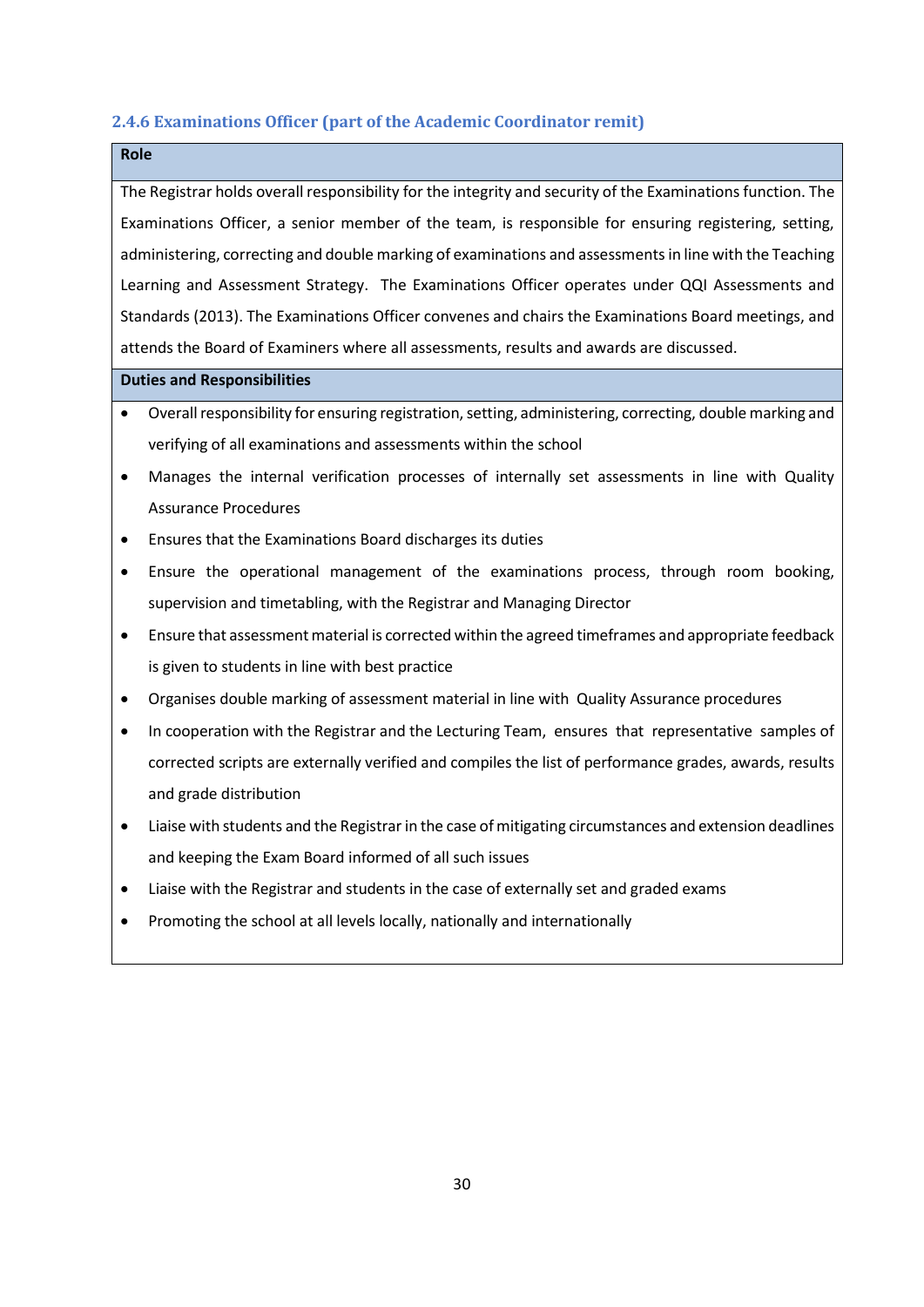#### **2.4.7 Head of Teaching and Learning**

### **Role**

Supporting the role of the Registrar, the Head of Teaching and Learning provides leadership on all matters related to learning, teaching and research activity within the school. This involves working collaboratively with faculty and students to promote, support and enhance innovation and best practice in teaching and learning. It includes ascertaining, maintaining, improving and evaluating the quality of teaching and learning within the school. He/She ascertains the quality of teaching and learning within the school through a systematic system of formal and informal feedback from faculty and students.

- Ascertaining the quality of the teaching and learning methodologies through regular formal and informal feedback
- Improving the quality of the Teaching and Learning through planned programmes of Induction, CPD, attendance at conferences and Academic Think Tank sessions with the objective of continuous improvement in the overall delivery and the quality of the teaching methodologies in GBS
- Ensuring best use of teaching methods and learner resources, such as the Interactive Display Screens, the Academic Server, the delivery in the classroom, e-activities, use of the VLE and a fully resourced library
- Ensuring that programmes are organised in a manner that exemplifies excellence in Teaching and Learning and reporting feedback to the Registrar, QA Committee and Academic Council on improvements and feedback
- Benchmarking GBS's teaching, learning and assessment strategies to national and international comparators to ensure their relevance and continuous improvement
- Promoting the school at all levels locally, nationally and internationally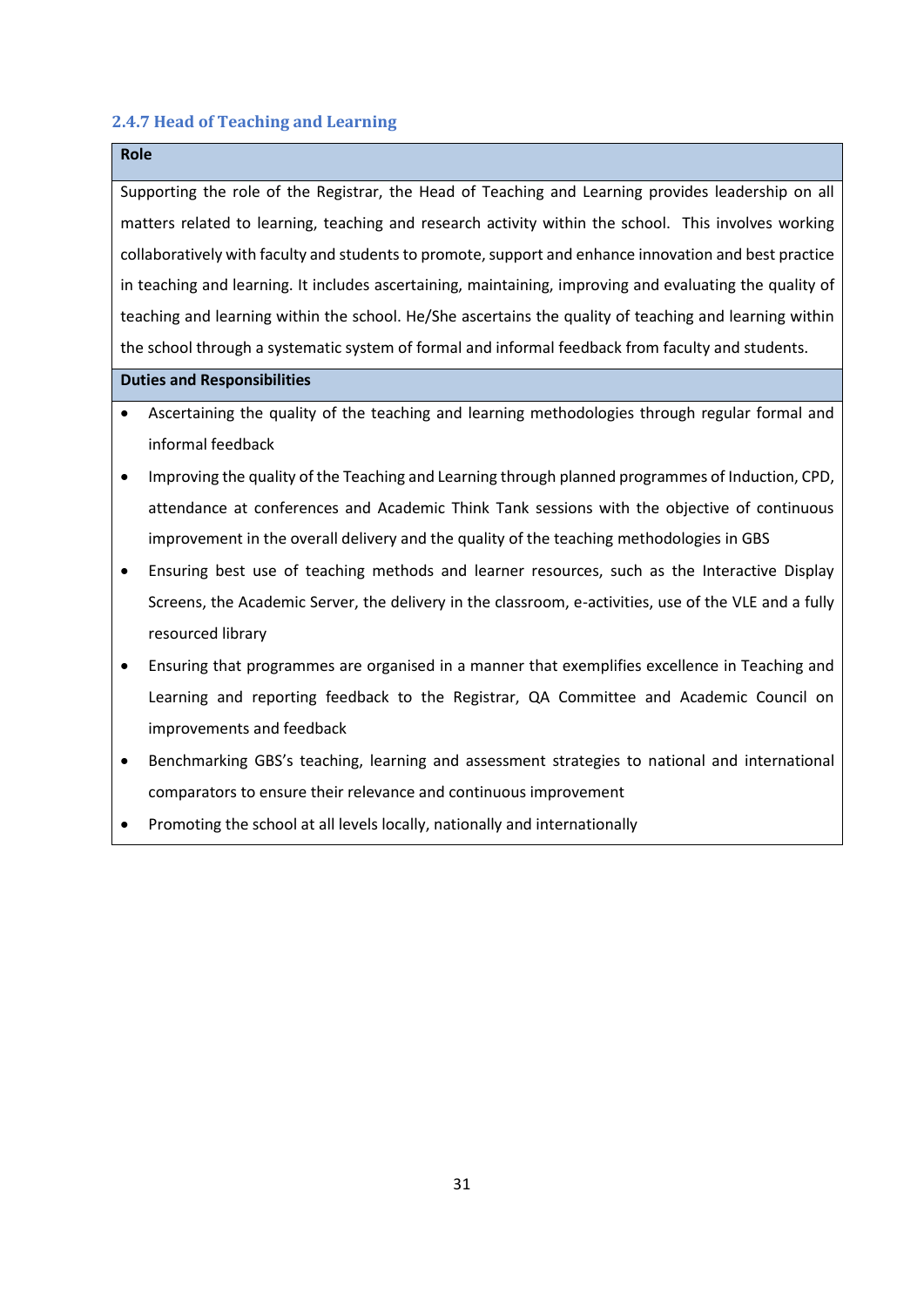#### **2.4.8 Lecturing Staff**

# **Role** The Lecturing Staff are the primary resource within Galway Business School forthe provision of a robust, academically sound, quality educational offering for learners. All lecturers perform the following similar teaching and assessment duties within their respective specialist areas. **Duties and Responsibilities** • Lecture on the respective programme within the weekly schedule and fixed period agreed with the appropriate school personnel / committees • Prepare Module Packs containing lecture schedule, assessment schedule, assessment criteria and marking scheme, updated reading list etc. in advance of the start of each semester

- Devise and follow programme syllabi in a timely and accurate manner. Prepare lessons efficiently and employ a range of appropriate resources, materials and methodologies
- Upload lecture notes and related materials onto Moodle in advance of each class
- Set and mark all assessments prepared by the students and return within a reasonable time or deadline laid down by School administration. Provide academic guidance to students, in particular, regular and substantial individual feedback
- Be attentive to the exam syllabus and examination procedures for any exam classes taught as outlined in the Teaching Learning and Assessment Strategy
- Report any student academic problems to the Registrar or Academic Coordinator
- Report any student welfare problems to the Academic Coordinator
- Supervise degree Business Research Projects
- Attend Academic Council, Programme Board, Examination Board, Board of Examiners, New Programme Development Board and other meetings (as laid out in the schedule of meetings at the beginning of each semester)
- Liaise with other lecturers teaching on the same programme
- Prepare internal assignments and assessment criteria, marking schemes/model answers for the relevant programmes. Act as Internal Examiner. Double mark assessment materials as allocated
- Provide the Examinations Officer with a spread sheet of continuous assessment and final assessment marks
- Keep accurate records of student attendance
- Advise students on programmes of further study and provide academic references for students when required and liaise with the Registrar regarding same
- Prepare Module Report(s) to contribute to the production of Annual Programme Monitoring reports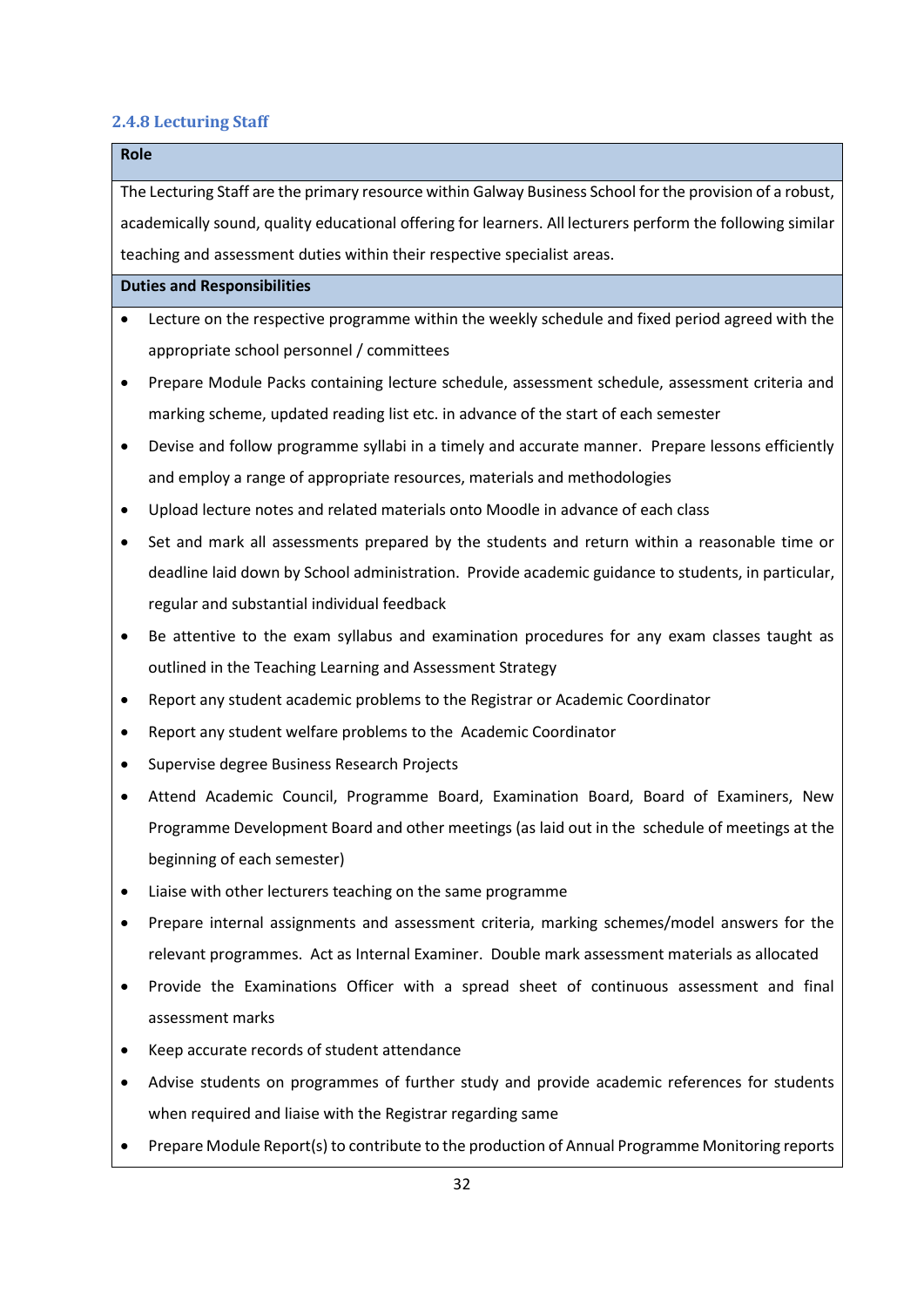- Contribute to the continuous improvement and effectiveness of Galway Business School by actively adopting and practising the School's Quality Assurance system
- Promoting the school at all levels locally, nationally and internationally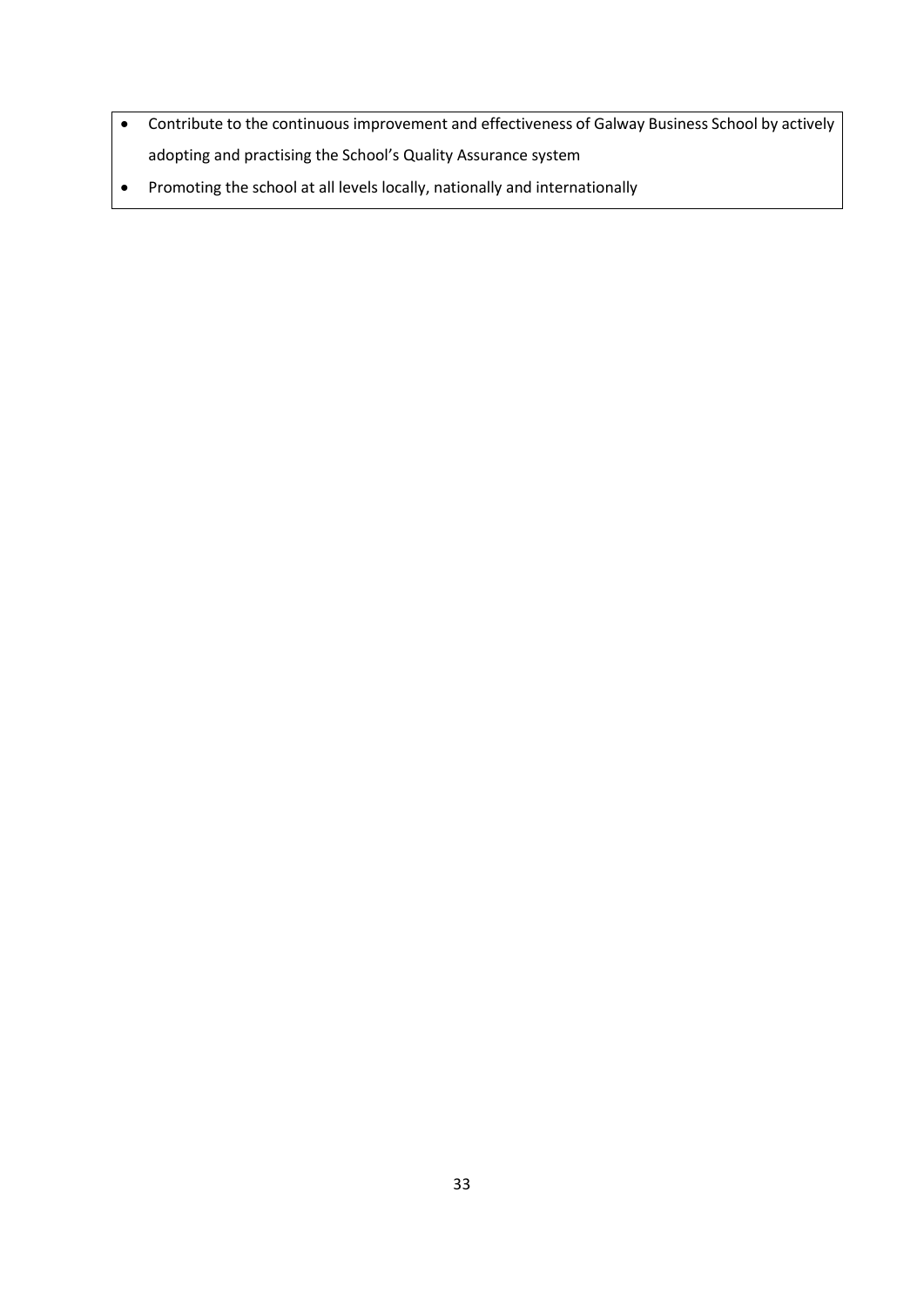# **2.5 Departmental Responsibilities**

### **2.5.1 Finance Department**

- Involvement in all aspects of the company to ensure its continued financial viability, managed growth and profitability
- Preparation of the annual accounts and advise on resource maintenance and investment
- Input into strategic planning and particularly reconciling projects with financial projections of the company
- Drawing up budgets in conjunction with the senior management for various departments in line with the strategic plan
- Costing the courses and products of the company and defining targets in financial terms for the coming year
- Production of and analysis of monthly Management Accounts for review by senior management and benchmarking them in line with similar businesses
- Suggesting cost reductions when required without impacting negatively on operations or the student experience
- Promoting the school at all levels to prospective students, agents etc. and acting as an ambassador for it in a general way

### **2.5.2 Sales & Marketing Department**

- Responsibility for all sales and marketing functions for Galway Business School
- Developing marketing & sales strategies, plans and functions which will be linked to an advertising & PR schedule and implementation of those plans in a timely manner
- Preparing and costing a sales and marketing plan annually with defined targets and a full activity plan to drive sales in line with the strategic plan
- Monthly reporting with statistical comparisons with previous years and projections and benchmarking future plans in line with targets to Management
- Developing, designing and updating marketing information & materials and ensuring their accuracy
- Developing an online presence and social media strategy to drive sales
- Analysing, researching and developing new markets/products and maintaining existing markets
- Preparing & taking part in sales trips and workshops in line with the marketing plan
- Training of other staff members in products & sales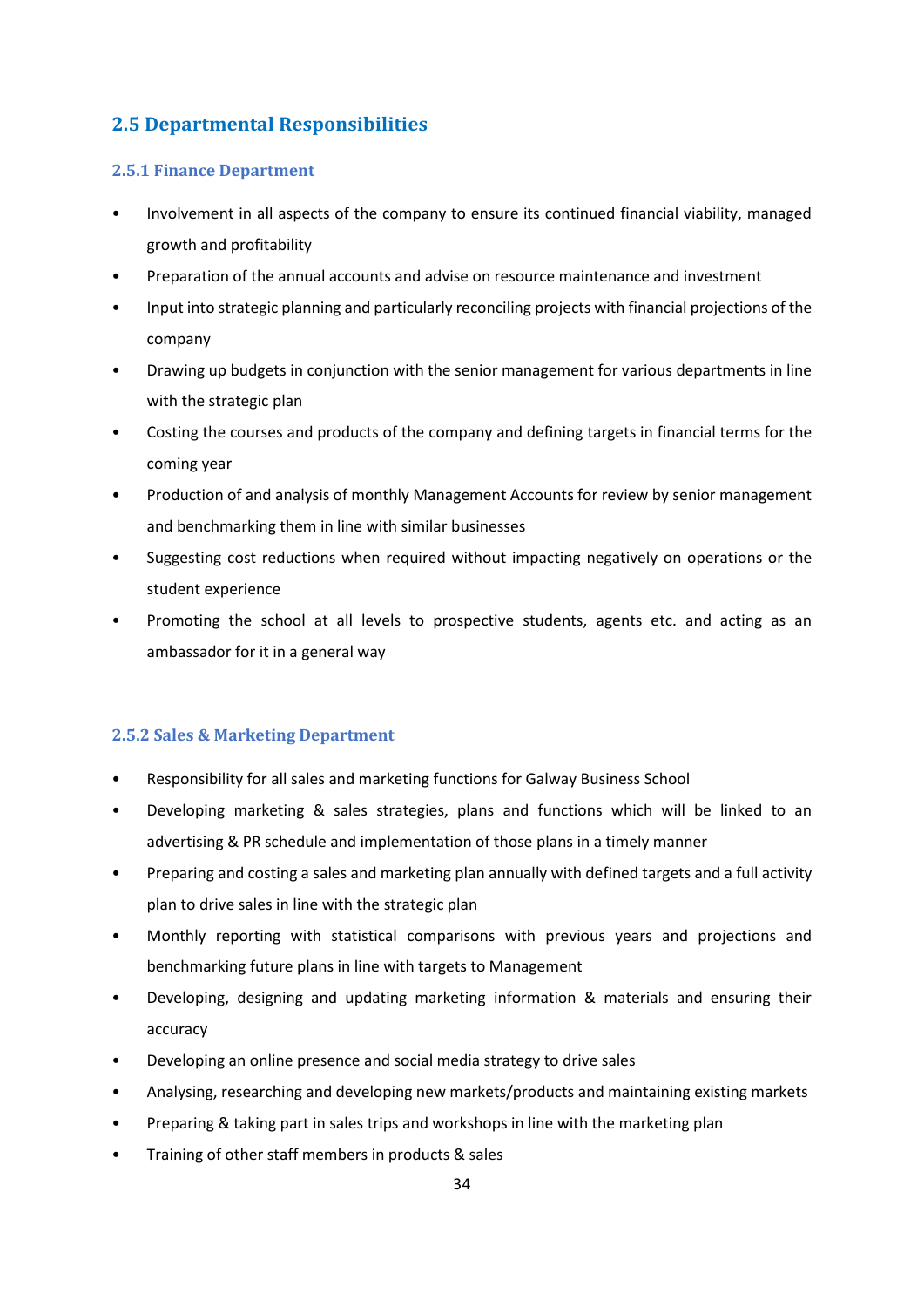• Promoting the school at all levels to prospective students, agents etc. and acting as an ambassador for it in a general way

### **2.5.3 Operations & Administration Department**

- Ensuring that the school is at all times ready for business and student-focused
- The Front Office has a key role in as the face of the organisation and the first point of contact for students, prospective students and the public
- Implementation of systems & procedures to ensure smooth flow of work through the front office through optimal use of resources and time
- Ensuring that all tasks and service delivery adheres to best practice and are carried out in a timely manner, including queries, bookings, quotations, budgets & services
- Working closely with the management/marketing department to ensure the sale of products in season and to update on the status of enquiries and bookings
- Financial & commercial understanding in order to meet the financial targets of the school with regard to budgets and cash flow
- General administrative duties including answering telephone, filing, tidying, photocopying, postage, stock control & preparing material for student orientation
- Promoting the school at all levels to prospective students, educational agents etc. and acting as an ambassador, by gathering feedback from students and reporting the analysis to the academic team as well as management

# **2.5.4 Information Technology Function**

It is the function of the Managing Director to liaise with the external IT Company for the provision of IT resources with the school and to ensure that:

- The maintenance, upgrade and review of the IT provision (including Interactive Professional Display Units (IDUs) within the school meets the operational requirements in relation to the provision of all hardware and software
- WIFI access, firewall and anti-virus software provision and licensing agreements are up to standard and fit for purpose
- Daily and monthly back-up of all information off-site in a virtual environment including all email and ensuring the school websites are hosted correctly